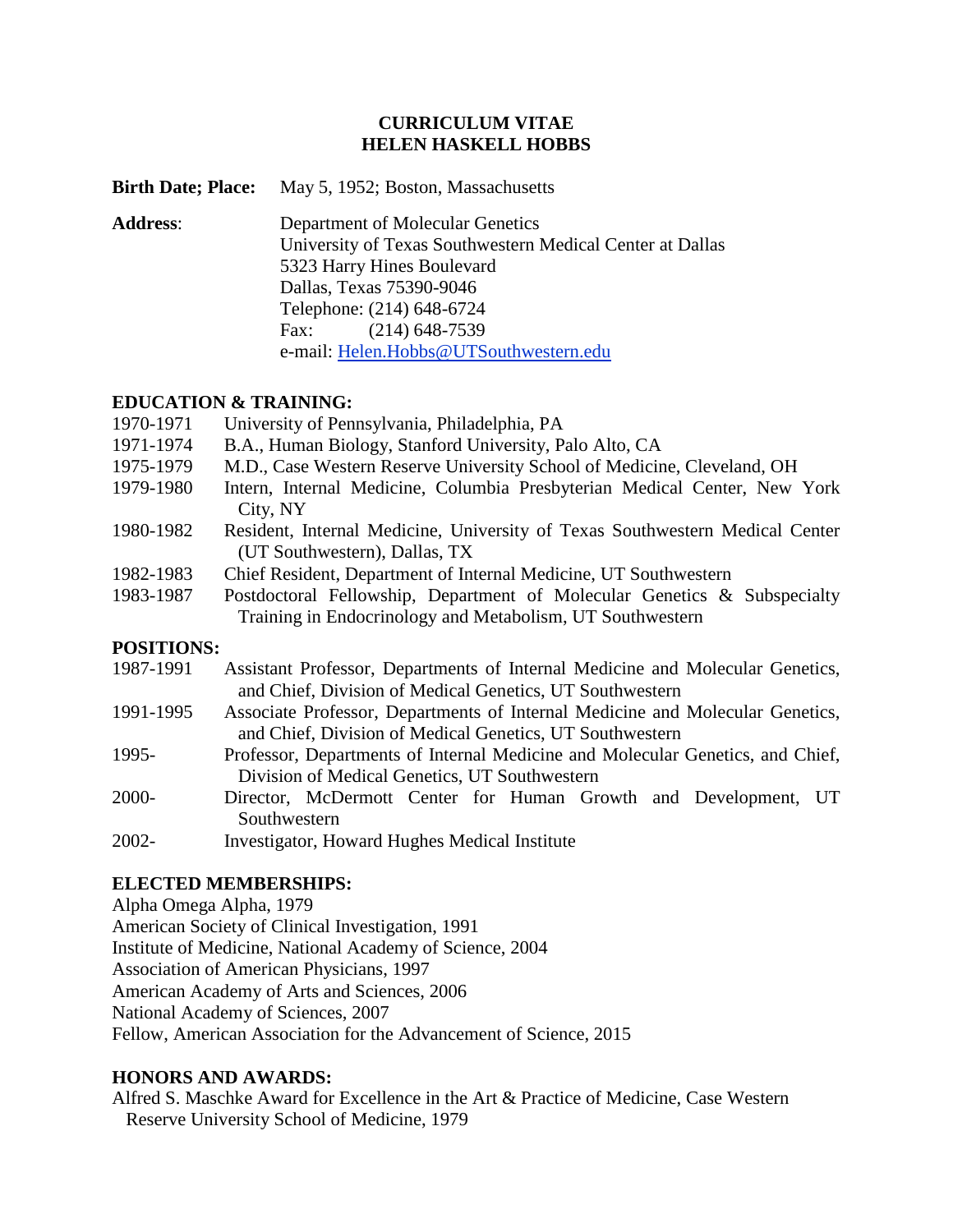Syntex Scholar, 1987-1990 Established Investigator, American Heart Association, 1990 -1995 Bristol Myers Squibb Metabolism Freedom to Discover Research Grant, 2002-2007 Honorary Degree in Medicine, University of Ferrara, Ferrara, Italy, 2003 Heinrich Wieland Prize, 2005 Clinical Research Prize, American Heart Association, 2005 Distinguished Alumnus Award, Case Western Reserve University School of Medicine, 2006 Distinguished Scientist Award, American Heart Association, 2007 Glorney-Raisbeck Award, New York Academy of Medicine, 2007 International Society of Atherosclerosis Prize (Antonio M. Gotto, Jr. Prize), 2012 Pasarow Foundation Award in Cardiovascular Research, 2013 Pearl Meister Greengard Prize, Rockefeller University, 2015 Cartwright Prize, Columbia U., 2015 Breakthrough Prize in Life Sciences, 2016 Passano Award, Johns Hopkins University, 2016 Gill Award, Gill Heart Institute, 2016 Schottenstein Prize, Ohio State College of Medicine, 2017 Harrington Prize for Innovation in Medicine, American Society for Clinical Investigation & Harrington Discovery Institute, 2018 Foundation Lefoulon-Delalande Grand Prix Award, Paris, France, 2018 Gerald D. Auerbach Award for Outstanding Translational Research, Endocrine Society, 2019 Honorary Doctor of Science Degree, Ichan School of Medicine at Mount Sinai, 2019 Honorary Doctor of Humane Letters Degree, Johns Hopkins University, 2019

Anitschkow Prize, European Atherosclerosis Society, 2019

# **NAMED LECTURESHIPS:**

*Pincoffs Lecture*, U. of Maryland School of Medicine, Baltimore, MD: December, 2000 *DeWitt S. Goodman Lectureship in Nutrition and Preventive Medicine*, College of Physicians & Surgeons of Columbia U., New York, NY: December, 2002 *Howard Eder Memorial Lecture*, Albert Einstein College of Medicine, New York, NY: April,

2004 *Gill Lecture, Cardiovascular Series*, U. of Kentucky, Lexington, KY: January, 2005

*Heinrich Wieland Prize Lecture*, Ludwig Maximillian U., Munich, GR: November, 2005

*Glorney Raisbeck Award*, New York Academy of Medicine, New York, NY: February, 2008

*Richard Havel Lecture*, 2008 Duell Conference, San Diego, CA: March, 2008

*Fred Kern Lecturer*, Aspen Lipid Conference, Aspen, CO: August, 2008

*Irving Page Lecture*, Cleveland Clinic, Cleveland, OH: November, 2008

*Wu Distinguished Visiting Professor Lecture*, College of Physicians & Surgeons of Columbia U., New York, NY: November, 2008

*Mission Bay Lecture,* University of California, San Francisco, CA: April, 2009

*Edward Rubenstein Lecturer,* Stanford U., Stanford, CA: January, 2009

*Maclyn McCarty Lecture*, Rockefeller Institute, New York City, NY: February, 2009

*Paul Dudley White Lecture,* Massachusetts General Hospital, Harvard U., Boston, MA: May, 2009

*Shirley Johnson Memorial Plenary Lecture*, International Society of Thrombosis & Hemostasis, Boston, MA: July, 2009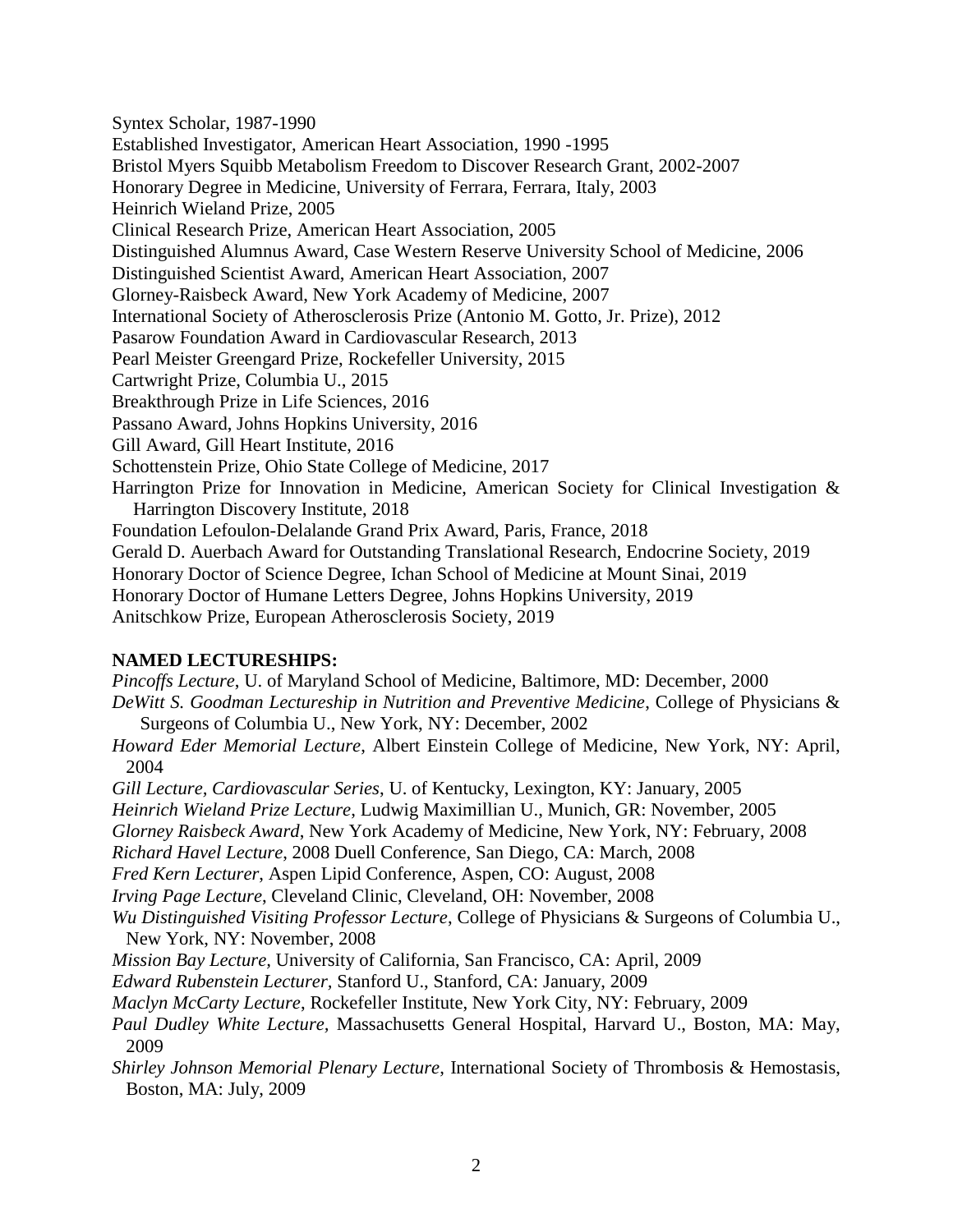- *Arthur C. Guyton Distinguished Lectureship Award,* Association of Chairs of Dept. of Physiology, Tucson, AZ: December, 2009
- *Karl Landsteiner Memorial Award and Lectureship*, Austrian Academy of Science, Vienna, AT: April, 2010
- *Astute Clinician Lecture,* National Institute of Health, Washington, DC: November, 2010
- *AHA Distinguished Scientist Lecture*, Annual Meeting of American Heart Association, Chicago, IL: November, 2010
- *Dr. Charles S. Leiber Lecture*, American Gastroenterological Association, Chicago, IL: May, 2011
- *William Sydney Thayer and Susan Read Thayer Lectureship in Clinical Medicine*, Johns Hopkins University, Baltimore, MD: September, 2011
- *Oliver Smithies Distinguished Lecturer,* U. of North Carolina, Chapel Hill, NC: November, 2011 *Ruysch Lecture*, Academic Medical Center, Amsterdam, Netherlands: January, 2013
- *Distinguished Biomedical Scholars Lecture*, University of Iowa, Iowa City, IO: February, 2013
- *Louis F. Bishop Lecturer*, American College of Cardiology, San Francisco, CA: March, 2013
- *Trefethen Seminar*, University of California, San Francisco, CA: April, 2013
- *Visscher Symposium Keynote Lecture,* University of Minnesota, MN: May, 2014
- *Burton E. Sobel Lecture*, Washington U., St. Louis, MO: November, 2014
- *George Lyman Duff Memorial Lecture*, American Heart Association: November, 2014
- *JLR Lectureship Award, Keynote Lecture*, Keystone Meeting, Sante Fe, NM: January, 2015
- *Benning Society Lecture*, U. of Utah: March, 2015
- *Harvey Society Lecture*, Rockefeller U., New York City, NY: March, 2015
- *Levi J. Hammond Distinguished Memorial Lecture*, U. of Penn., Philadelphia, PA: May, 2015
- *Cartwright Lecture*, Columbia U., New York, NY: July, 2015
- *Bernadine Healy Lecture*, Cleveland Clinic, Cleveland, OH: November, 2015
- *Passano Award Lecture*, Johns Hopkins Medical Center, Baltimore, MD: April, 2016
- *Allan F. Moore Memorial Lecture*, Massachusetts General Hospital, MA: March, 2017
- *President's Choice Lecture*, American Association for the Study of Liver Disease, Washington, DC: October, 2017
- *Schottenstein Lecture*, Ohio State U., November, 2017
- *Harlan G. Wood Memorial Lecture*, Case Western Reserve University, April, 2018
- *Harrington Prize Lecture*, American Society of Clinical Invest., Chicago, IL, April, 2018
- *Kober Lectureship*, American Association of Physicians, Chicago, IL, April, 2018
- *John and Margaret Faulkner Lecture*, U. of Michigan, Ann Arbor, MI, September, 2018
- *David Murdock-Dole Lecture*, 24th Mayo-Karolinska, Rochester, MI, September, 2018
- *Bei Shizhang Lecture,* Institute of Biophysics, Chinese Academy of Science, September, 2018
- *Daniel T. O'Connor Lecture,* U. of California, San Diego, San Diego, CA, September, 2018 *Vanderbilt Flexner Discovery Lecture* Jan, 2019
- *Anderson Distinguished Lecture*, U. of Virginia, Charlottesville, VA, February, 2019
- *The TNQ Distinguished Lectures in Life Sciences*, India, February, 2019
- *The Konrad Bloch Lecture*, Harvard University, Cambridge, MA, March, 2019
- *Anitschkow Lecture,* European Atherosclerosis Society, 2019
- *Thomas D. Gelehrter Lecture*, University of Michigan, Ann Arbor, MI, October, 2019 *Carl Moore Lecture*, Washington University, November, 2019

#### **BOARD CERTIFICATION:**

American Board of Internal Medicine, 1983 Subspecialty Certification, Endocrinology and Metabolism, 1986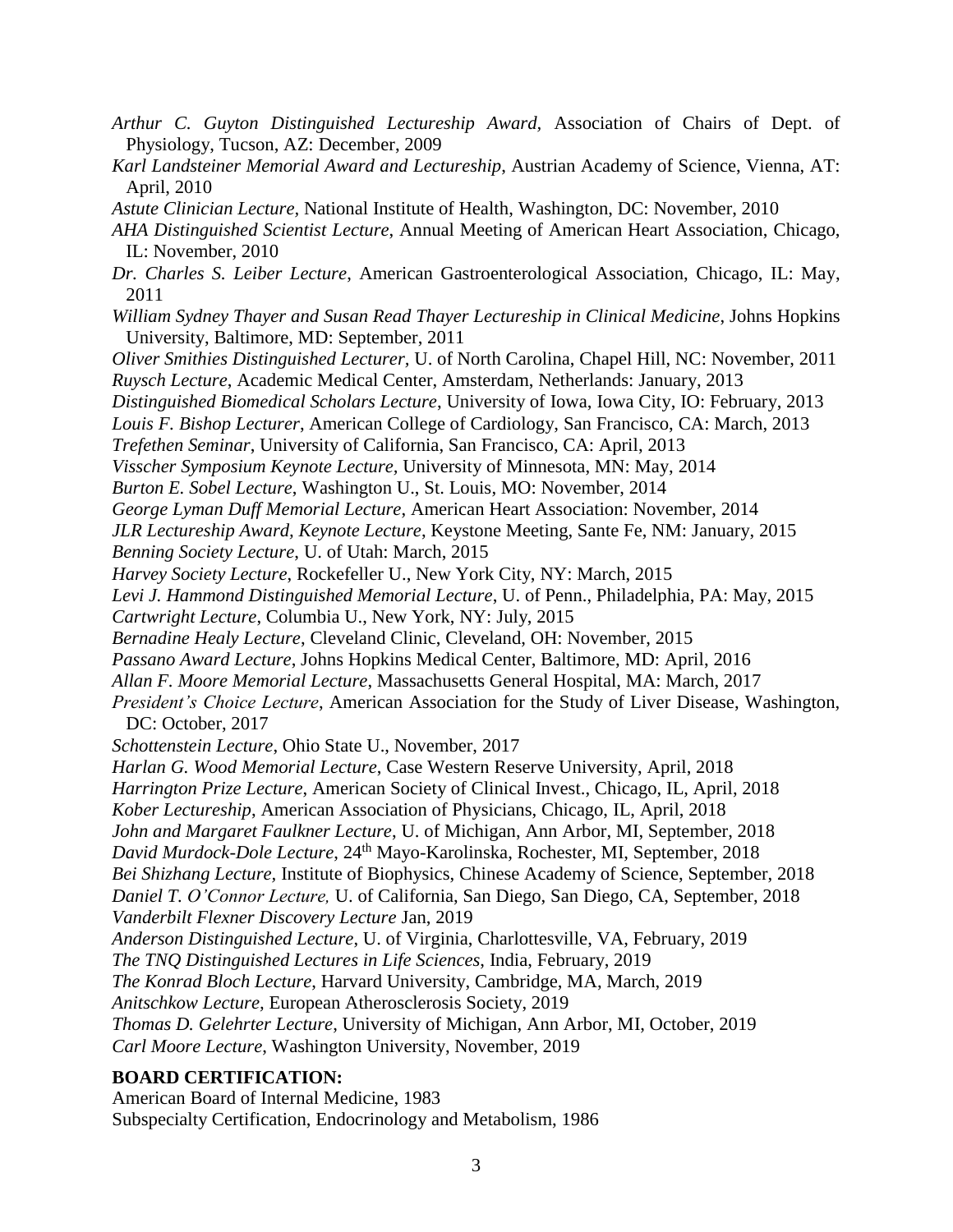### **ORGANIZATIONS (Current):**

American Association for the Study of Liver Disease American Society of Human Genetics American Society for Biochemistry and Molecular Biology Arteriosclerosis, Thrombosis and Vascular Disease Council of the American Heart Association

# **EDITORIAL BOARDS (Current):**

Consulting Editor, Journal of Clinical Investigation, 1993-1996, 1997-present Cell Metabolism, 2004-present Board of Reviewing Editors, eLife, 2012-present

## **CORPORATE BOARDS (Current)**

Pfizer, Inc., 2011-present

#### **SCIENTIFIC ADVISOR**

The Column Group: 2019-

## **COMMITTEE MEMBERSHIP (National & International):**

Cardiovascular Disease Advisory Committee, NHLBI, 1990-1994 American Society for Clinical Investigation Council, 1992-1995 Vice-President, 1996-1997 Scientific Advisory Board of Stanley J. Sarnoff Endowment for Cardiovascular Science, Advisory Board, 1998-2002 President 2001-2002 Editor Selection Committee for Journal of Clinical Investigation, 2000, 2006, 2011, 2016 Mammalian Genetics Study Section, National Institute of Health, 2000 Culpeper Medical Scholar Advisory Board, 2004-2008 Life Sciences Institute Advisory Board, U. of Michigan, 2003-present Doris Duke Charitable Foundation's Medical Research Scientific Advisory Council, 2004-2009 Chair, 2009-2016 Singapore Biomedical Sciences International Advisory Committee, 2006-2012 National Heart, Lung and Blood Advisory Council, National Institute of Health, 2006-2009 Advisory Council to the NIH Director, Working Group on Peer Review, 2007-2008 National Advisory Council of the Stanford School of Medicine, 2010-2012 Advisory Committee to the NIH Director: National Center for the Advancing Translational Sciences Working Group, 2010-2011 Richard Lounsbery Award Selection Committee, 2011 Advisory Committee to the Director, National Institute of Health, 2012- 2015 Jessie Stevenson Kovalenko Medal Selection Committee, National Academy of Sciences, 2012, 2015 Clinical Temporary Nominating Group, National Academy of Sciences, 2013-2015 Advisory Committee to Director: Chair, Laboratory-based Physician Scientist Workforce, 2013 Board of Directors, American Society of Human Genetics, 2012-2015 Class IV CMC, National Academy of Sciences, 2014-2016 Rosalind Franklin Award Selection Committee, 2015 International Temporary Nominating Group, National Academy of Sciences, 2016-present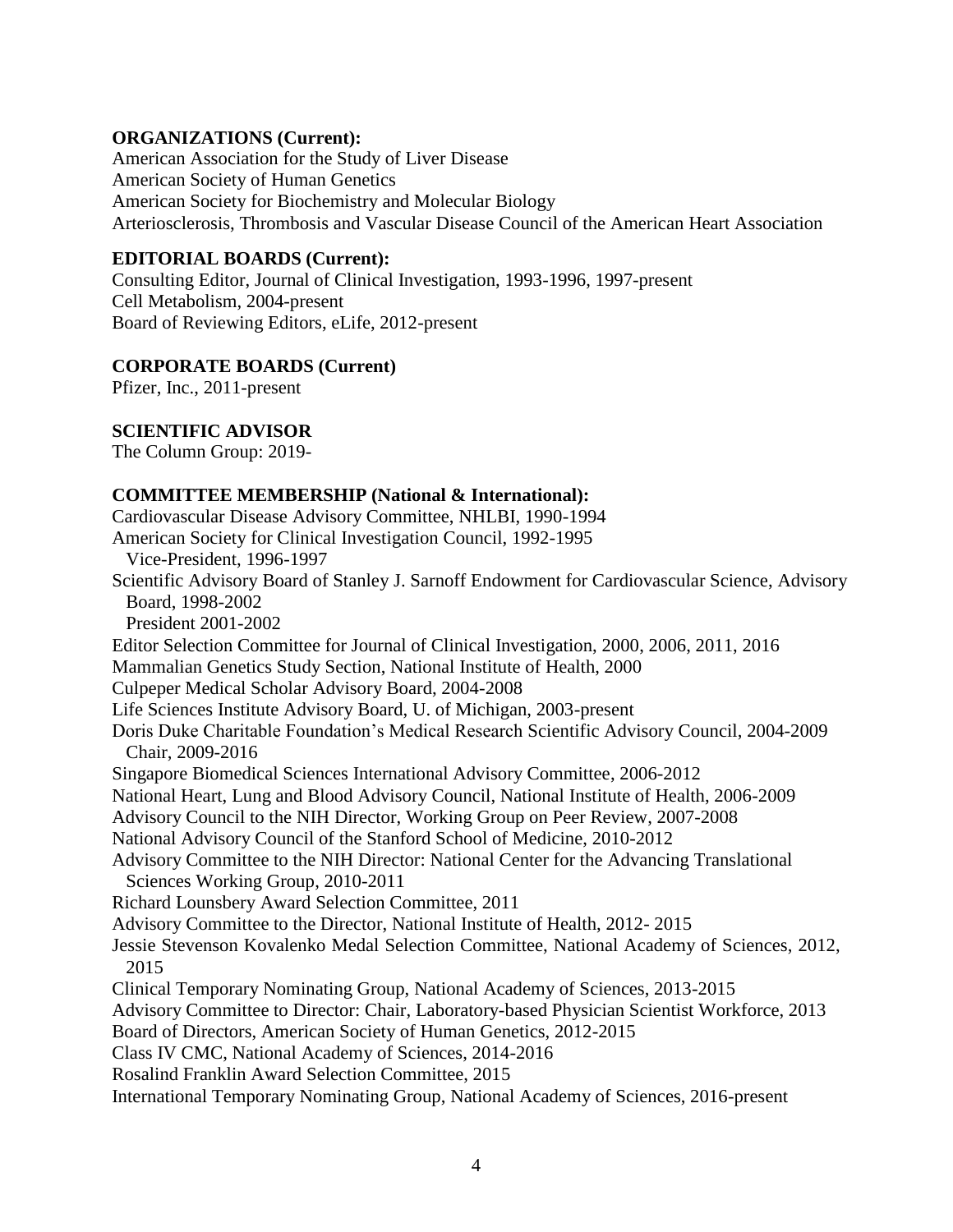Scientific Committee of the Louis-Jeantet Foundation, Geneva, Switzerland, 2010-present Scientific Advisory Committee, LeDucq Foundation, 2013-2016, 2018-2019 Gruber Genetics Prize Selection Committee, 2014-2017

Chair, Gruber Genetics Prize Selection Committee, 2017-present

Trailblazer Prize Selection Committee, Foundation for the NIH, 2018

# **PATENTS:**

*Methods for Modulation of Lipid Uptake*, U.S. Patent 5,925,333, issued July 20, 1999

*Drug Screen for Identifying an Agent That Modulates Low Density Lipoprotein Receptor Adaptin-Ligand Binding,* US Patent 6,465,196, issued Dec 15, 2002

- *ABCG8 Vectors, Host Cells, & Method of Making Antibodies,* US Patent 6,821,750, issued Nov 23, 2004
- *A Common Allele on Chromosome 9 Associated with Coronary Heart Disease,* US Pat No. 7,883,851, issued Feb 08, 2011
- *Genetic Variations in PNPLA3 Associated with Hepatic Steatosis,* US Pat No. 8785128, issued July 22, 2014

# **PUBLICATIONS:**

- 1. **Hobbs H.H.**, Lehrman M.A., Yamamoto T., Russell D.W. (1985) Polymorphism and evolution of Alu sequences in the human low density lipoprotein receptor gene. Proc. Natl. Acad. Sci. USA 82:7651-7655.
- 2. **Hobbs H.H.,** Brown M.S., Goldstein J.L., Russell D.W. (1986) Deletion of exon encoding cysteine-rich repeat of low density lipoprotein receptor alters its binding specificity in a subject with familial hypercholesterolemia. J. Biol. Chem. 261:13114-13120.
- 3. Russell D.W., **Hobbs H.H.,** Lehrman M.A. (1986) The LDL receptor gene: A DNA in transition. In Lerman, L. (ed.) Current Communications in Molecular Biology: Application of DNA Probes, Cold Spring Harbor Laboratory, New York, pp. 31-36.
- 4. Russell D.W., Lehrman M.A., Sudhof T.C., Yamamoto T., Davis C.G., **Hobbs H.H.,** Brown M.S., Goldstein J.L. (1986) The LDL receptor in familial hypercholesterolemia: use of human mutations to dissect a membrane protein. Cold Spring Harb. Symp. Quant. Biol. 51: 811-819.
- 5. **Hobbs H.H.,** Esser V., Russell D.W. (1987) AvaII polymorphism in human LDL receptor gene. Nucleic Acids Res. 15: 379.
- 6. Leitersdorf E., **Hobbs H.H.** (1987) Human LDL receptor gene: Two ApaLI RFLPs. Nucleic Acids Res. 15:2782.
- 7. **Hobbs H.H**., Brown M.S., Russell D.W., Davignon J., Goldstein J.L. (1987) Deletion in LDL receptor gene occurs in majority of French Canadians with familial hypercholesterolemia. N. Engl. J. Med. 317:734-737.
- 8. Leitersdorf E., **Hobbs H.H**. (1988) Human LDL receptor gene: HincII polymorphism detected by gene amplification. Nucleic Acids Res. 16:7215.
- 9. **Hobbs H.H**., Leitersdorf E., Goldstein J.L., Brown M.S., Russell D.W. (1988) Multiple crmmutations in familial hypercholesterolemia: Evidence for 13 alleles, including four deletions. J. Clin. Invest. 81:909-917.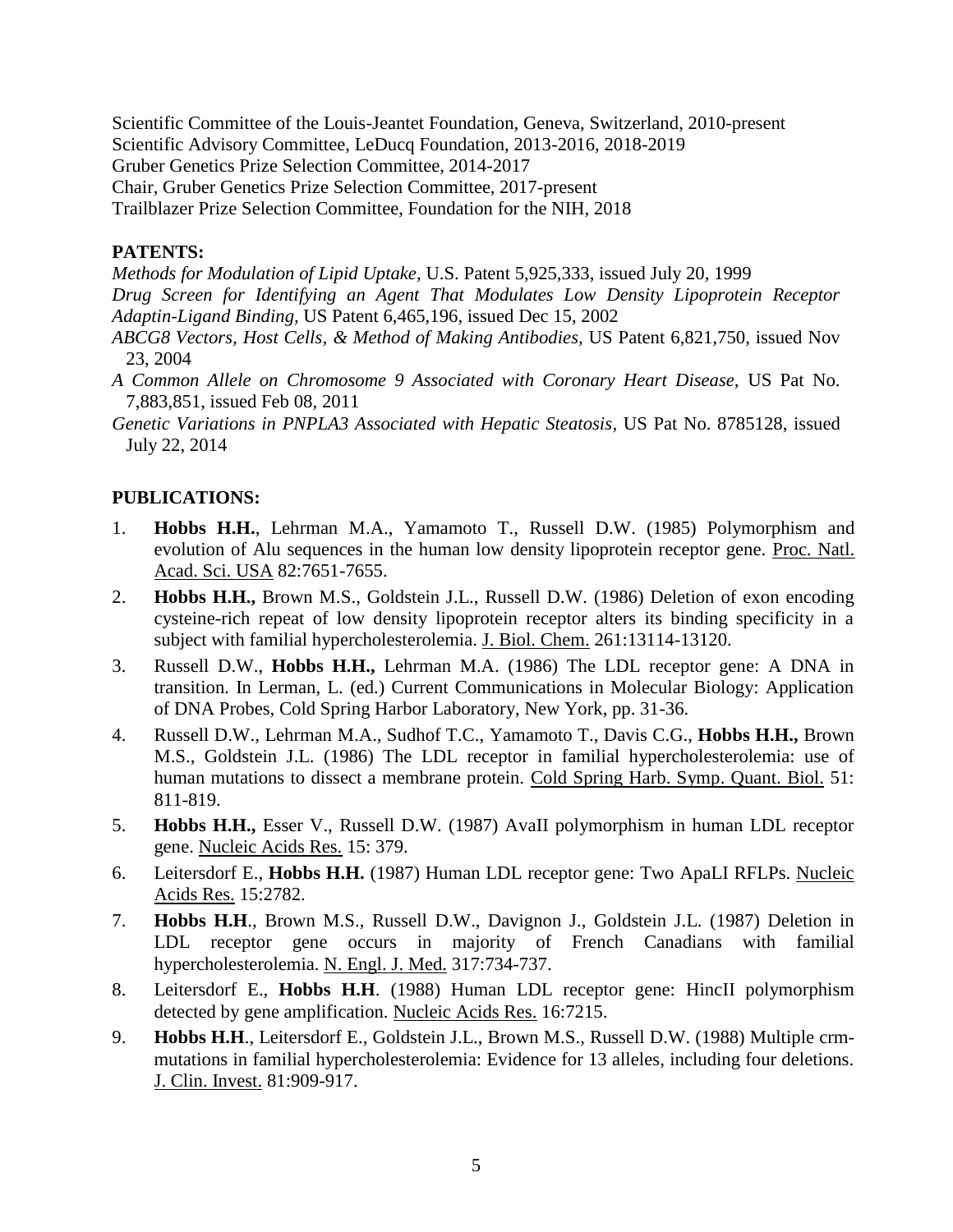- 10. Leitersdorf E., **Hobbs H.H.,** Fourie A.H., Jacobs M., van der Westhuyzen D., Coetzee G.A. (1988) Deletion in the first cysteine-rich repeat of low density lipoprotein receptor impairs its transport but not lipoprotein binding in fibroblasts from a subject with familial hypercholesterolemia. Proc. Natl. Acad. Sci. USA 85:7912-7916.
- 11. Leitersdorf E., Chakravarti A., **Hobbs H.H.** (1989) Polymorphic DNA haplotypes at the LDL receptor locus. Am. J. Hum. Genet. 44:409-421.
- 12. Russell D.W., Esser V., **Hobbs H.H.** (1989) The molecular basis of familial hypercholesterolemia. Arteriosclerosis 9:8-13.
- 13. **Hobbs H.H.,** Leitersdorf E., Leffert C., Cryer D., Brown M.S., Goldstein J.L. (1989) Evidence for a dominant gene that suppresses hypercholesterolemia in a family with defective LDL receptors. J. Clin. Invest. 84:656-664.
- 14. Leitersdorf E., Van der Westhuyzen D. R., Coetzee G.A., **Hobbs H.H.** (1989) Two common LDL receptor gene mutations cause familial hypercholesterolemia in Afrikaners. J. Clin. Invest. 84:954-961.
- 15. Leitersdorf E., Tobin E.J., Davignon J., **Hobbs H.H.** (1990) Common low density lipoprotein receptor mutations in the French Canadian population. J. Clin. Invest. 85:1014- 1023.
- 16. Zuliani G., **Hobbs H.H**. (1990) A high frequency of length polymorphisms in repeated sequences adjacent to Alu sequences. Am. J. Hum. Genet. 46:963-969.
- 17. Zuliani G., **Hobbs H.H.** (1990) EcoNI polymorphism in the human cholesteryl ester transfer protein (CETP) gene. Nucleic Acids Res. 18:2834.
- 18. Zuliani G., **Hobbs H.H.** (1990) Tetranucleotide repeat polymorphism in the apolipoprotein B gene. Nucleic Acids Res. 18:4299.
- 19. **Hobbs H.H**., Russell D.W., Brown M.S., Goldstein J.L. (1990) The LDL receptor locus in familial hypercholesterolemia: mutational analysis of a membrane protein. In Cambell, A., Baker, B.S., Jones, E.W. (eds.) Annu. Rev. Genet. 24:133-170.
- 20. Zuliani G., **Hobbs H.H.** (1990) Tetranucleotide repeat polymorphism in the apolipoprotein C-III gene. Nucleic Acids Res. 18:4299.
- 21. Zuliani G., **Hobbs H.H.** (1990) Dinucleotide repeat polymorphism at the 3' end of the LDL receptor gene. Nucleic Acids Res. 18:4300.
- 22. Zuliani G., **Hobbs H.H.** (1990) Tetranucleotide repeat polymorphism in the LPL. Nucleic Acids Res. 18:4958.
- 23. Vega G.L., **Hobbs H.H.,** Grundy S.M. (1991) Low density lipoprotein kinetics in a family having defective low density lipoprotein receptors in which hypercholesterolemia is suppressed. Arteriosclerosis 11:578-585.
- 24. Lackner C., Boerwinkle E., Leffert C.C., Rahmig T., **Hobbs H.H.** (1991) Molecular basis of apolipoprotein(a) isoform size heterogeneity as revealed by pulsed-field gel electrophoresis. J. Clin. Invest. 87:2153-2161.
- 25. Boerwinkle E., Leffert C.C., Lin J., Lackner C., Chiesa G., **Hobbs H.H.** (1992) Apolipoprotein(a) gene accounts for greater than 90% of the variation in plasma Lipoprotein(a) concentration. J. Clin. Invest. 90:52-60.
- 26. Cohen J.C., Cali J.J., Jelinek D.F., Mehrabian M., Sparkes R.S., Lusis A.J., Russell D.W., **Hobbs H.H.** (1992) Cloning of the human cholesterol  $7\alpha$ -hydroxylase gene (CYP7) and localization to chromosome 8q11-q12. Genomics 14:153-161.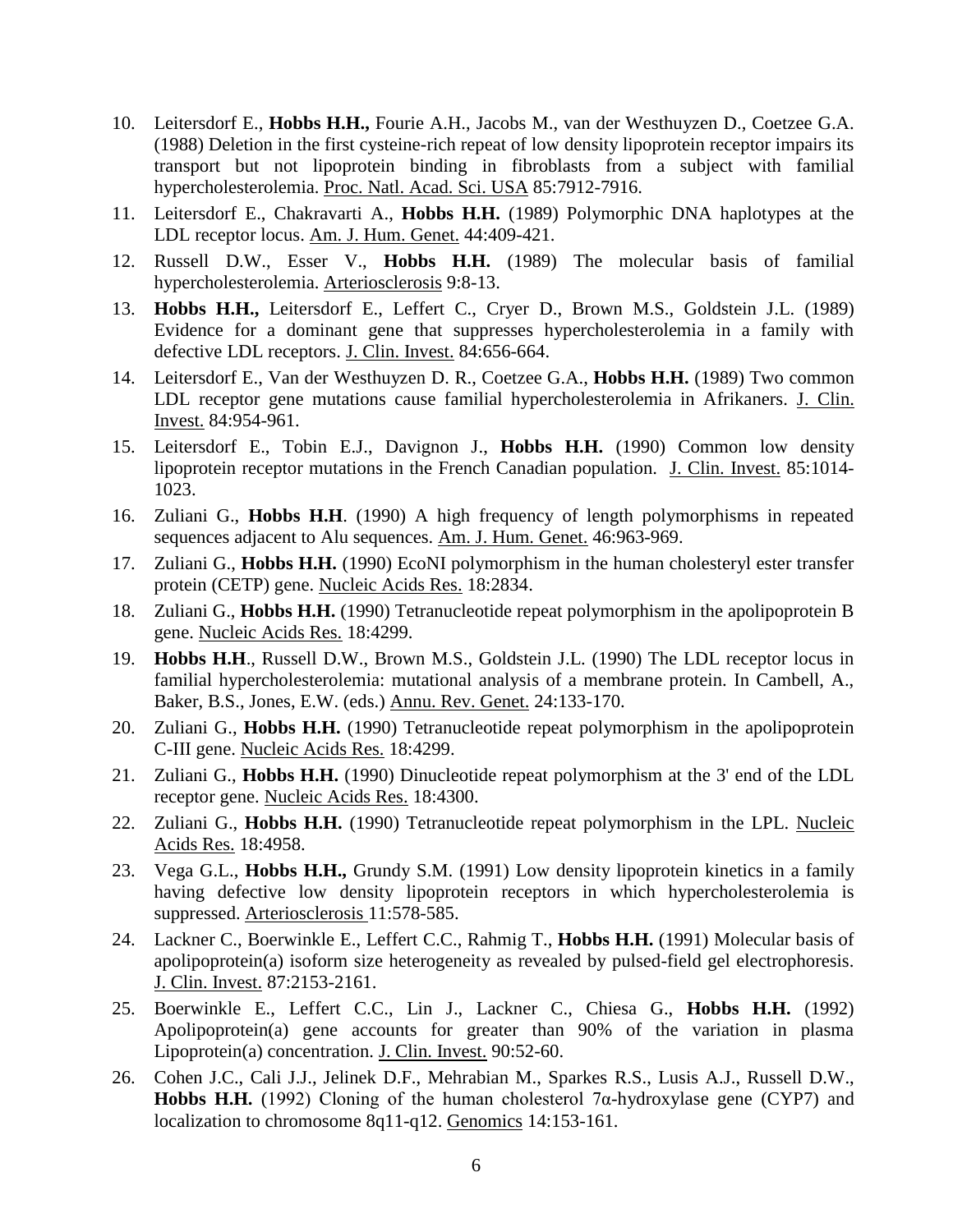- 27. Chiesa G., **Hobbs H.H.,** Koschinsky M.L., Lawn R.M., Maika S.D., Hammer R.E. (1992) Reconstitution of lipoprotein(a) by infusion of human LDL into transgenic mice expressing human apolipoprotein(a). J. Biol. Chem. 267:24369-24374.
- 28. **Hobbs H.H**., Brown M.S., Goldstein J.L. (1992) Molecular genetics of the LDL receptor gene in familial hypercholesterolemia. Hum. Mutat. 1:445-466.
- 29. Cohen J., Chiesa G., **Hobbs H.H.** (1993) Sequence polymorphisms in the apolipoprotein (a) gene: evidence for dissociation between apo(a) size and plasma lipoprotein(a) levels. J. Clin. Invest. 91:1630-1636.
- 30. Lackner C., Cohen J.C., **Hobbs H.H.** (1993) Molecular definition of the extreme size polymorphism in apolipoprotein(a). Hum. Mol. Genet. 2:933-940.
- 31. Moliterno D.J., Lange R.A., Meidell R.S., Willard J.E., Leffert C.C., Gerard R.D., Boerwinkle E., **Hobbs H.H.,** Hillis L.D. (1993) Relation of plasma lipoprotein(a) to infarct artery patency in survivors of myocardial infarction. Circulation 88:935-940.
- 32. Chiesa G., Johnson D.F., Yao Z., Innerarity T.L., Mahley W., Young S.G., Hammer R.H., **Hobbs H.H.** (1993) Expression of human apolipoprotein B100 in transgenic mice. Editing of human apoB100 mRNA. J. Biol. Chem. 268:23747-23750.
- 33. Linton M.F., Farese R.V., Jr., Chiesa G., Grass D.S., Chin P., Hammer R.E., **Hobbs H.H.,** Young S.G. (1993) Transgenic mice expressing high plasma concentrations of human apolipoprotein B100 and lipoprotein(a). J. Clin. Invest. 92:3029-3037.
- 34. Zuliani G., **Hobbs H.H.** (1994) Tetranucleotide length polymorphism 5' of the alpha-2 macroglobulin (A2MR)/LDL receptor related protein (LRP) gene. Hum. Mol. Genet. 3: 215.
- 35. **Hobbs H.H.,** Chiesa G., Gaw A., Lawn R., Maika S.D., Koschinsky M, Hammer R. (1994) Apo(a) expression in transgenic mice. In Fitzgerald, G.A., Jennings, L.K., Patrono, C. (eds.) Ann. N. Y. Acad. Sci. 714:231-236.
- 36. Jokinen V., Sakai J., Yamamoto T., **Hobbs H.H.** (1994) CGG triple repeat polymorphism in VLDL receptor (VLDL-R) gene. Hum. Mol. Genet. 3:521.
- 37. Gaw A., Boerwinkle E., Cohen J.C., **Hobbs H.H**. (1994) Comparative analysis of the apo(a) gene, apo(a) glycoprotein and plasma concentrations of Lp(a) in three ethnic groups. Evidence for no common "null" allele at the apo(a) locus. J. Clin. Invest. 93:2526-2534.
- 38. Rudel L.L., Newton R., Hamilton R. Jr. , Deckelbaum R.J., **Hobbs H.H.** (1994) 1993 Aspen Cholesterol/Bile Acid Conference: Diet and gene interactions in cholesterol metabolism. J. Lipid Res. 35:1122-1128.
- 39. McCormick S.P., Linton M.F., **Hobbs H.H.,** Taylor S., Curtis L.K., Young S. (1994) Expression of human apolipoprotein B90 in transgenic mice. Demonstration that apolipoprotein B90 lacks the structural requirements to form lipoprotein J. Biol. Chem. 269: 24284-24289.
- 40. Jokinen E.V., Landschulz K.T., Wyne K.L., Ho Y.K., Frykman P.K., **Hobbs H.H.** (1994) Regulation of the very low density lipoprotein receptor by thyroid hormone in rat skeletal muscle. J. Biol. Chem. 269:26411-26418.
- 41. **Hobbs H.H.,** Scott J. (1994) Genetics and molecular biology of lipid metabolism. Curr. Opin. Lipidol. 5:77-80.
- 42. Gaw A., **Hobbs H.H.** (1994) Molecular genetics of lipoprotein(a): new pieces to the puzzle. (1994) Curr. Opin. Lipidol. 5:149-155.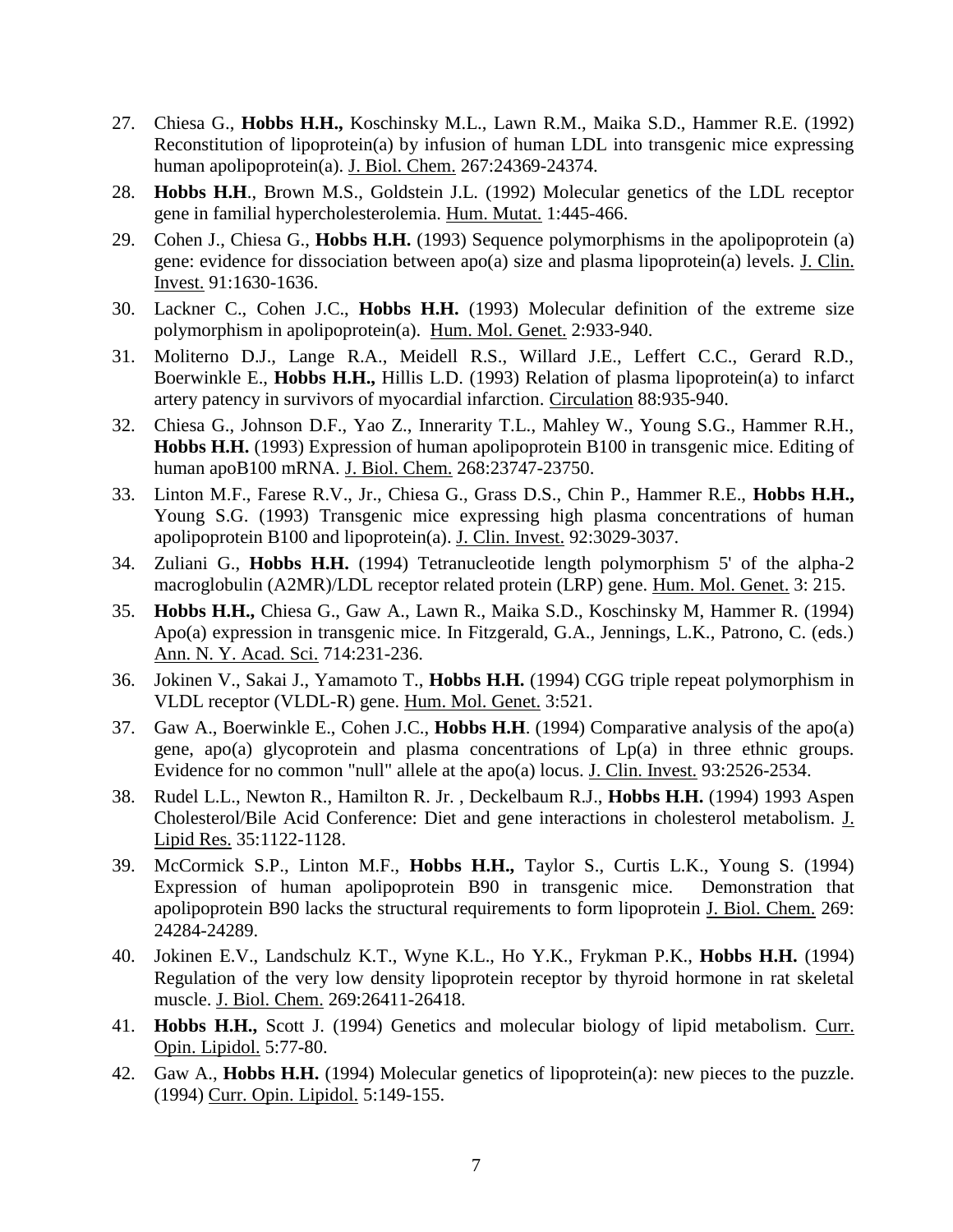- 43. Hua X., Wu J., Goldstein J.L., Brown M.S., **Hobbs H.H**. (1995) Structure of human gene encoding sterol regulatory element binding protein-1 (SREBF1) and localization of SREBF1 and SREBF2 to chromosomes 17p11.2 and 22q13. Genomics 25:667-673.
- 44. Mooser V., Mancini F.P., Boop S., Pethö-Schramm A.P., Guerra R., Boerwinkle E., Mueller H.J., **Hobbs H.H.** (1995) Sequence polymorphisms in the apo(a) gene associated with specific levels of Lp(a) in plasma. Hum. Mol. Genet. 4:173-181.
- 45. Moliterno D.J., Jokinen E.V., Miserez A.R., Lange R.A., Willard J.E., Boerwinkle E., Hillis L.D., **Hobbs H.H**. (1995) No association between plasma lipoprotein(a) concentrations and the presence or absence of coronary atherosclerosis in African-Americans. Arterioscler. Thromb. Vasc. Biol. 15:850-855.
- 46. Scott J., **Hobbs H.H.** (1995) Genetics and molecular biology of lipid metabolism. Curr. Opin. Lipidol. 6:67-69.
- 47. Mancini F.P., Mooser V., Guerra R., **Hobbs H.H.** (1995) Sequence microheterogeneity in apolipoprotein(a) gene repeats and the relationship to plasma Lp(a) levels. Hum. Mol. Genet. 4:1535-1542.
- 48. Mancini F.P., Newland D.L., Mooser V., Murata J., Marcovina S., Young S.G., Hammer R.E., Sanan D.A., **Hobbs H.H.** (1995) Relative contributions of apolipoprotein(a) and apolipoprotein-B to the development of fatty lesions in the proximal aorta of mice. Arterioscler. Thromb. Vasc. Biol. 15:1911-1916.
- 49. Cohen J.C., Gaw A., Barnes R.I., Landschulz K.T., **Hobbs H.H.** (1996) Genetic factors that contribute to interindividual variations in plasma low density lipoprotein-cholesterol levels. Ciba Found. Symp. 197:194-206.
- 50. Mooser V., Seabra M.C., Abedin M., Landschulz K.T., Marcovina S., **Hobbs H.H.** (1996) Apolipoprotein(a) kringle 4-containing fragments in human urine. Relationship to plasma levels of lipoprotein(a). J. Clin. Invest. 97:858-864.
- 51. Wyne K.L., Pathak K., Seabra M.C., **Hobbs H.H.** (1996) Expression of the VLDL receptor in endothelial cells. Arterioscler. Thromb. Vasc. Biol. 16:407-415.
- 52. Acton S., Rigotti A., Landschulz K.T., Xu S., **Hobbs H.H.,** Krieger M. (1996) Identification of scavenger receptor SR-BI as a high density lipoprotein receptor. Science 271:518-520.
- 53. Marcovina S.M., **Hobbs H.H**., Albers J.J. (1996) Relation between number of apolipoprotein(a) kringle 4 repeats and mobility of isoforms in agarose gel: basic a standardized isoform nomenclature. Clin. Chem. 42:436-439.
- 54. Landschulz K.T., Pathak R.K., Rigotti A., Krieger M., **Hobbs H.H.** (1996) Regulation of scavenger receptor, Class B, Type 1, a high density lipoprotein receptor, in liver and steroidogenic tissues of the rat. J. Clin. Invest. 98:984-995.
- 55. Mooser V., Marcovina S.M., White A.L., **Hobbs H.H.** (1996) Kringle-containing fragments of apolipoprotein(a) circulate in human plasma and are excreted into the urine. J. Clin. Invest. 98:2414-2424.
- 56. Miserez A.R., Cao G., Probst L., **Hobbs H.H.** (1997) Structure of the human gene encoding sterol regulatory element binding protein 2 (SREBF2). Genomics 40:31-40.
- 57. Mooser V., Scheer D., Marcovina S.M., Wang J., Guerra R., Cohen J.C., **Hobbs H.H.** (1997) The apo(a) gene is the major determinant of variation in plasma  $Lp(a)$  levels in African-Americans. Am. J. Hum. Genet. 61:401-417.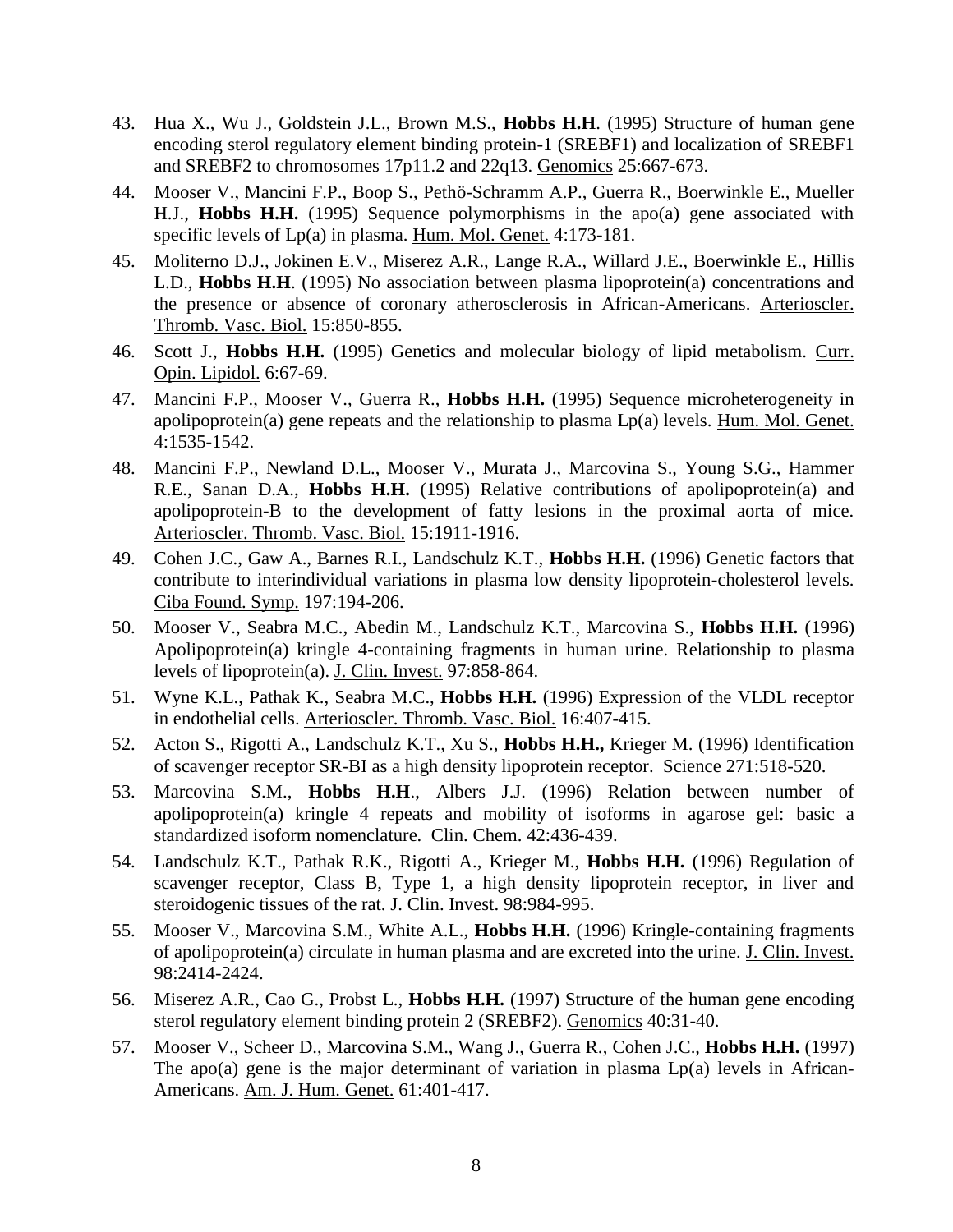- 58. Cao G., Garcia C.K., Wyne K.L., Schultz R.A., Parker K.L., **Hobbs H.H.** (1997) Structure and localization of the human gene encoding SR-BI/CLA1. Evidence for transcriptional control by steroidogenic factor 1. J. Biol. Chem. 272:33068-33076.
- 59. Mooser V., Marcovina S.M., Wang J., **Hobbs H.H.** (1997) High plasma levels of apo(a) fragments in Caucasians and African-Americans with end-stage renal disease: implications for plasma Lp(a) assay. Clin. Genet. 52:387-392.
- 60. Mooser V., **Hobbs H.H.** (1997) Lipoprotein(a) and growth hormone: is the puzzle solved? Eur. J. Endocrin. 137:450-452.
- 61. Sanan D.A., Newland D.L., Tao R., Marcovina S., Wang J., Mooser V., Hammer R.E., **Hobbs H.H.** (1998) Low density lipoprotein receptor-negative mice expressing human apolipoprotein B-100 develop complex atherosclerotic lesions on a chow diet: no accentuation by apolipoprotein(a). Proc. Natl. Acad. Sci. USA 95:4544-4549.
- 62. Spady D.K., Woollett L.A., Meidell R.S., **Hobbs H.H.** (1998) Kinetic characteristics and regulation of HDL cholesteryl ester and apoprotein transport in the Apo A-I-/- mouse. J. Lipid Res. 39:1483-1492.
- 63. Stangl H., Cao G., Wyne K.L., **Hobbs H.H.** (1998) Scavenger receptor, class B, type Idependent stimulation of cholesteryl esterification by high density lipoproteins, low density lipoproteins and nonlipoprotein cholesterol. J. Biol. Chem. 273:31002-31008.
- 64. Acquati F., Hammer R., Ercoli B., Mooser V., Tao R., Rönicke V., Michalich A., Chiesa G., Taramelli R., **Hobbs H.H**., Müller H-J. (1999) Transgenic mice expressing a human apolipoprotein(a) allele. J. Lipid Res. 40:994-1006.
- 65. **Hobbs H.H**., Rader D.J. (1999) ABC1: connecting yellow tonsils, neuropathy and very low HDL. J. Clin. Invest. 104:1015-1017.
- 66. Ruixian T., Acquati F., Marcovina S.M., **Hobbs H.H.** (1999) Human growth hormone increases apo(a) expression in transgenic mice. Arterioscler. Thromb. Vasc. Biol. 19:2439- 2447.
- 67. Spady D.K., Kearney D.M., **Hobbs H.H.** (1999) Polyunsaturated fatty acids upregulate hepatic scavenger receptor B1 (SR-BI) expression and HDL cholesteryl ester uptake in the hamster. J. Lipid Res. 40:1384-1394.
- 68. **Hobbs H.H.,** White A.L. (1999) Lp(a): intrigues and insights. Curr. Opin. Lipidol. 10:225- 236.
- 69. Cao G., Zhao L., Stangl H., Hasegawa T., Richardson J.A., Parker K.L., **Hobbs H.H.** (1999) Developmental and hormonal regulation of murine scavenger receptor, class B, type 1. Mol. Endocrinol. 13:1460-1473.
- 70. Stangl H., Hyatt M., **Hobbs H.H.** (1999) Transport of lipids from high and low density lipoproteins via scavenger receptor-BI. J. Biol. Chem. 274:32692-32698.
- 71. Berge K.E., Tian H., Graf G.A., Yu L., Grishin N.V., Schwartz J., Kwiterovich P., Shan B., Barnes R., **Hobbs H.H.** (2000) Accumulation of dietary cholesterol in sitosterolemia caused by mutations in adjacent ABC transporters. Science 290:1771-1775.
- 72. Wang J., Boedeker J., **Hobbs H.H.,** White A.L. (2001) Determinants of human apolipoprotein(a) secretion from mouse hepatocyte cultures. J. Lipid Res. 42:60-69.
- 73. Garcia C.K., Mues G., Liao Y., Hyatt T., Patil N., Cohen J.C., **Hobbs H.H.** (2001) Sequence diversity in genes of lipid metabolism. Genome Res. 11:1043-1052.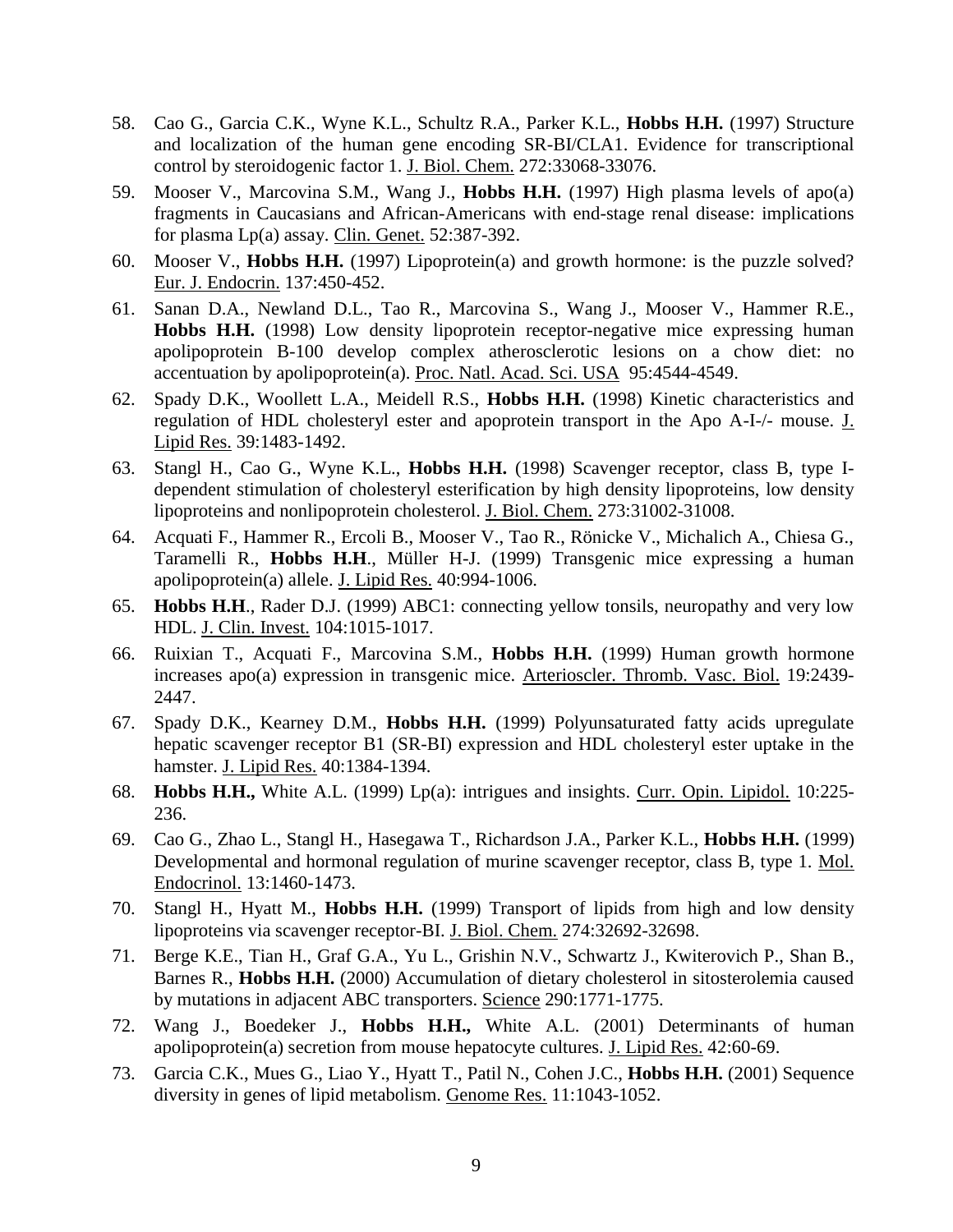- 74. Garcia C.K., Wilund K., Arca M., Zuliani G., Felin R., Maioli M., Calandra S., Bertolini S., Cossu F., Grishin N., Barnes R., Cohen J.C., **Hobbs H.H.** (2001) Autosomal recessive hypercholesterolemia caused by mutations in a putative LDL receptor adaptor protein. Science 292:1394-1398.
- 75. Yuhanna I.S., Zhu Y., Cox B.E., Hahner L.D., Osborne-Lawrence S., Lu P., Marcel Y.L., Anderson R.G.W., Mendelsohn M.E., **Hobbs H.H.,** Shaul P.W. (2001) High-density lipoprotein binding to scavenger receptor-BI activates endothelial nitric oxide synthase. Nat. Med. 7:853-857.
- 76. Hubacek J.A., Berge K.E., Cohen J.C., **Hobbs H.H.** (2001) Mutations in ATP-cassette binding proteins (ABCG5) and (ABCG8) causing sitosterolemia. Hum. Mutat. 18:359-360.
- 77. Berge K.E., von Bergmann K., Lutjohann D., Guerra R., Grundy S.M., **Hobbs H.H.,** Cohen J.C. (2002) Heritability of plasma noncholesterol sterols and relationship to DNA sequence polymorphism in ABCG5 and ABCG8. J. Lipid Res. 43:486-494.
- 78. Arca M., Zuliani G., Wilund K., Campagna F., Fellin R., Bertolini S., Calandra S., Ricci G., Glorioso N., Maioli M., Pintus P., Carru C., Cossu F., Cohen J.C., **Hobbs H.H**. (2002) Autosomal recessive hypercholesterolaemia in Sardinia, Italy, and mutations in ARH: a clinical and molecular genetic analysis. Lancet 359:841-847.
- 79. Repa J.J., Berge K.E., Pomajzl C., Richardson J.A., **Hobbs H.H.,** Mangelsdorf D.J. (2002) Regulation of ATP-binding cassette sterol transporters ABCG5 and ABCG8 by the liver X receptors alpha and beta. J. Biol. Chem. 277:18793-18800.
- 80. Graf G.A., Li W.P., Gerard R.D., Gelissen I., White A., Cohen J.C., **Hobbs H.H.** (2002) Coexpression of ATP-binding cassette proteins ABCG5 and ABCG8 permits their transport to the apical surface. J. Clin. Invest. 110:659-669.
- 81. Yu L., Li-Hawkins J., Hammer R.E., Berge K.E., Horton J.D., Cohen J.C., **Hobbs H.H.**  (2002) Overexpression of ABCG5 and ABCG8 promotes biliary cholesterol secretion and reduces fractional absorption of dietary cholesterol. J. Clin. Invest. 110:671-680.
- 82. He G., Gupta S., Yi M., Michaely P., **Hobbs H.H.,** Cohen J.C. (2002) ARH is a modular adaptor protein that interacts with the LDL receptor, clathrin and AP-2. J. Biol. Chem. 277: 44044-44049.
- 83. Wilund K.R., Yi M., Campagna F., Arca M., Zuliani G., Fellin R., Ho Y.K., Garcia J.V., **Hobbs H.H.**, Cohen J.C. (2002) Molecular mechanisms of autosomal recessive hypercholesterolemia. Hum. Mol. Genet. 11:3019-3030.
- 84. Yu L., Hammer R.E., Li-Hawkins J., von Bergmann K. Lutjohann D., Cohen J.C., **Hobbs H.H.** (2002) Disruption of Abcg5 and Abcg8 in mice reveals crucial role in biliary secretion. Proc. Natl. Acad. Sci. USA 99:16237-16242.
- 85. **Hobbs H.H**., Graf G.A., Yu L., Wilund K.R., Cohen J.C. (2002) Genetic defenses against hypercholesterolemia. Cold Spring Harb. Symp. Quant. Biol. 67:499-505.
- 86. Cohen J.C., Kimmel M., Polanski A., **Hobbs H.H.** (2003) Molecular mechanisms of autosomal recessive hypercholesterolemia. Curr. Opin. Lipidol. 14:121-127.
- 87. Yu L., York J., von Bergmann K., Lutjohann D., Cohen J.C., **Hobbs H.H**. (2003) Stimulation of cholesterol excretion by the liver X receptor agonist requires ATP-binding cassette transporters G5 and G8. J. Biol. Chem. 278:15565-15570.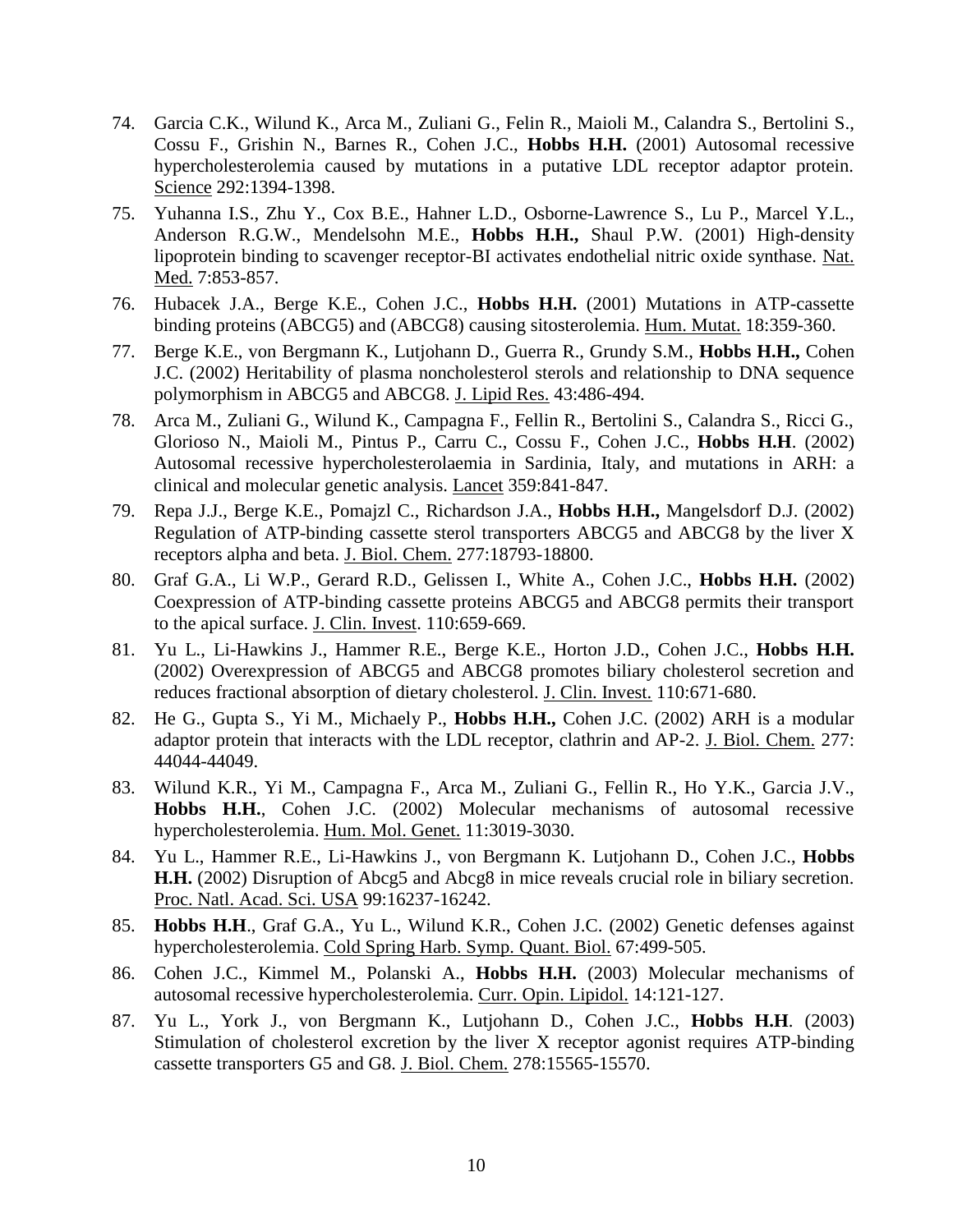- 88. Jones C., Hammer R.E., Li W.P., Cohen J.C., **Hobbs H.H.,** Herz J. (2003) Normal sorting but defective endocytosis of the low density lipoprotein receptor in mice with autosomal recessive hypercholesterolemia. J. Biol. Chem. 278:29024-29030.
- 89. Rader D.J., Cohen J., **Hobbs H.H.** (2003) Monogenic hypercholesterolemia: new insights in pathogenesis and treatment. J. Clin. Invest. 111:1795-1803.
- 90. Graf G.A., Yu L., Li W.P., Gerard R., Tuma P.L., Cohen J.C., **Hobbs H.H.** (2003) ABCG5 and ABCG8 are obligate heterodimers for protein trafficking and biliary cholesterol excretion. J. Biol. Chem. 278:48275-48282.
- 91. Yu L., von Bergmann K., Lutjohann D., **Hobbs H.H**., Cohen J.C. (2004) Selective sterol accumulation in ABCG5/ABCG8-deficient mice. J. Lipid Res. 45:301-307.
- 92. Victor R.G., Haley R.W., Willett D., Peshock R.M., Vaeth P.C., Leonard D., Basit M., Cooper R.S., Iannacchione V.G., Visscher W., Staab J., **Hobbs H.H.** (2004) The Dallas Heart Study: a population-based probability sample for the multidisciplinary study of ethnic differences in cardiovascular health. Am. J. Cardiol. 93:1473-1480.
- 93. Graf G.A., Cohen J.C., **Hobbs H.H.** (2004) Missense mutations in ABCG5 and ABCG8 disrupt heterodimerization and trafficking. J. Biol. Chem. 279:24881-24888.
- 94. Wilund K.R., Yu L., Xu F., **Hobbs H.H**., Cohen J.C. (2004) High-level expression of ABCG5 and ABCG8 attenuates diet-induced hypercholesterolemia and atherosclerosis in Ldlr-/- mice. J. Lipid Res. 45:1429-1436.
- 95. Michaely P., Li W., Anderson R.G., Cohen J.C., **Hobbs H.H.** (2004) The modular adaptor protein ARH is required for LDL binding and internalization, but not for low density lipoproteins receptor clustering in coated pits. J. Biol. Chem. 279:34023-34031.
- 96. Cohen J.C., Kiss R.S., Pertsemlidis A., Marcel Y.L., McPherson R., **Hobbs H.H.** (2004) Multiple rare alleles contribute to low plasma levels of HDL cholesterol. Science 305:869- 872.
- 97. Jain T., Peshock R., McGuire D.K., Willett D., Yu Z.,Vega G.L., Guerra R., **Hobbs H.H**., Grundy S.M. and the Dallas Heart Study Investigators (2004) African Americans and Caucasians have a similar prevalence of coronary calcium in the Dallas Heart Study. J. Am. Coll. Cardiol. 44:1011-1017.
- 98. Yang C., Yu L., Li W., Xu F., Cohen J.C., **Hobbs H.H**. (2004) Disruption of cholesterol homeostasis by plant sterols. J. Clin. Invest. 114:813-822.
- 99. Browning J.D., Szczepaniak L.S., Dobbins R., Nuremberg P., Horton J.D., Cohen J.C., Grundy S.M., **Hobbs H.H.** (2004) Prevalence of hepatic steatosis in an urban population in the United States: impact of ethnicity. Hepatology 40:1387-1395.
- 100. Wilund K.R., Yu L., Xu F., Vega G.L., Grundy S.M., Cohen J.C., **Hobbs H.H**. (2004) No association between plasma levels of plant sterol levels and atherosclerosis in mice and men. Arterioscler. Thromb. Vasc. Biol. 24:2326-2332.
- 101. Szczepaniak L.S., Nurenberg P., Leonard D., Browning J.D., Reingold J.S., Grundy S., **Hobbs H.H.,** Dobbins R.L. (2005) Magnetic resonance spectroscopy to measure hepatic triglyceride content: prevalence of hepatic steatosis in the general population. Am. J. Physiol. Endocrinol. Metab. 288:E462-468.
- 102. Yu L., Gupta S., Xu F., Liverman A.D., Moschetta A., Mangelsdorf D.J., Repa J.J., **Hobbs H.H.,** Cohen J.C. (2005) Expression of ABCG5 and ABCG8 is required for regulation of biliary cholesterol secretion. J. Biol. Chem. 280:8742-8747.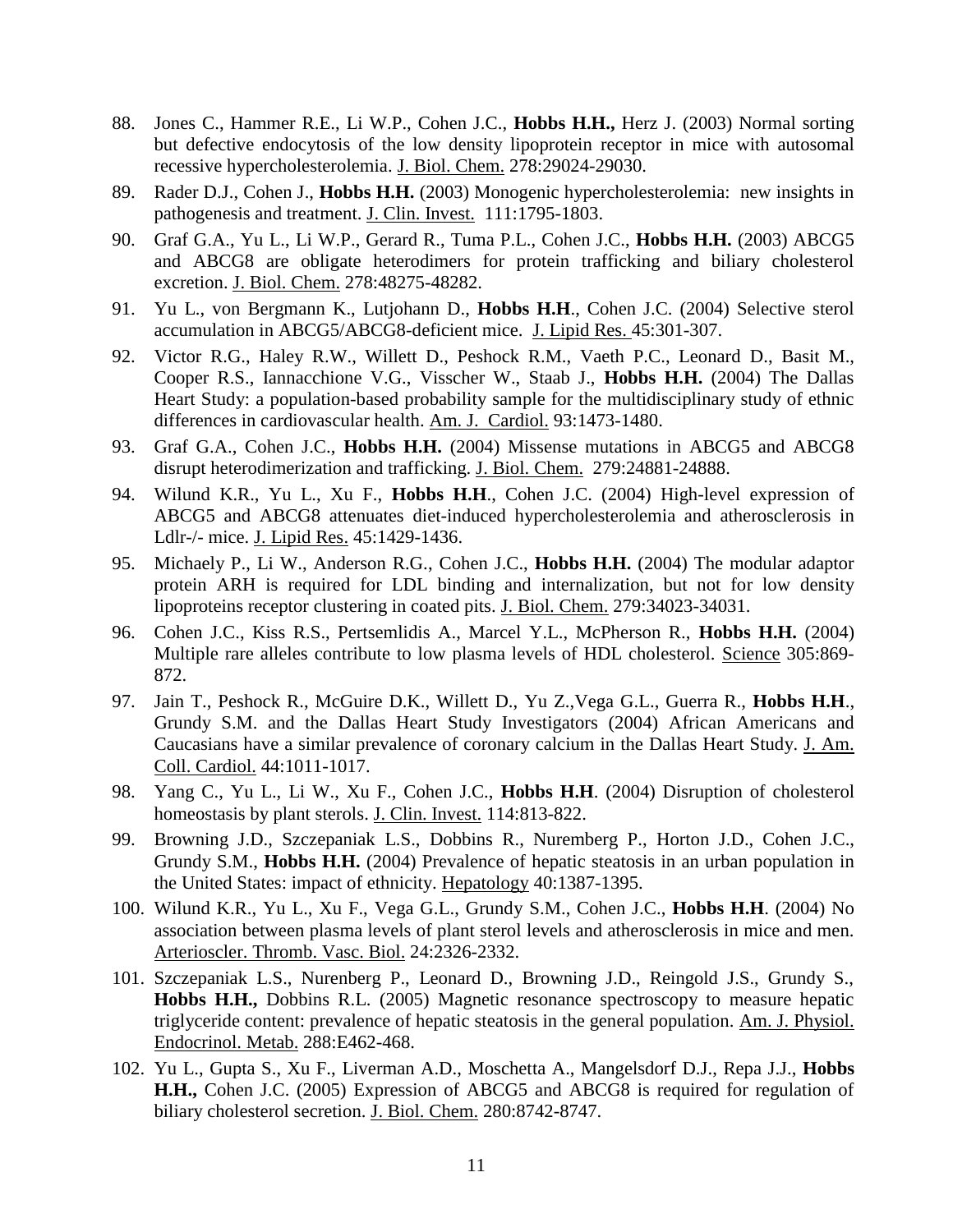- 103. Cohen J.C., Pertsemlidis A., Kotowski I.K., Graham R., Garcia C.K., **Hobbs H.H.** (2005) Low LDL cholesterol in individuals of African descent resulting from frequent nonsense mutations in PCSK9. Nat. Genet. 37:161-165.
- 104. Guerra R., Yu Z., Marcovina S., Peshock R., Cohen J.C., **Hobbs H.H.** (2005) Lipoprotein(a) and apolipoprotein(a) isoforms: no association with coronary artery calcification in the Dallas Heart Study. Circulation 111:1471-1479.
- 105. Langheim S., Yu L., von Bergmann K., Lutjohann D., Xu F., **Hobbs H.H.,** Cohen J.C. (2005) ABCG5 and ABCG8 require MDR2 for secretion of cholesterol into bile. J. Lipid Res. 46:1732-1738.
- 106. Yu L., von Bergmann K., Lutjohann D., **Hobbs H.H.,** Cohen J.C. (2005) Ezetimibe normalizes metabolic defects in mice lacking ABCG5 and ABCG8. J. Lipid Res. 46:1739- 1744.
- 107. [Moschetta A., Xu F., Hagey L.R., van Berge-Henegouwen G.P., van Erpecum K.J.,](http://www.ncbi.nlm.nih.gov/entrez/query.fcgi?cmd=Retrieve&db=pubmed&dopt=Abstract&list_uids=16061950&query_hl=7)  [Brouwers J.F., Cohen J.C., Bierman M.,](http://www.ncbi.nlm.nih.gov/entrez/query.fcgi?cmd=Retrieve&db=pubmed&dopt=Abstract&list_uids=16061950&query_hl=7) **Hobbs H.H**., Steinbach J.H., Hofmann A.F. (2005) A phylogenetic survey of biliary lipids in vertebrates. J. Lipid Res. 46:2221-2232.
- 108. Xu F., Rychnovsky S.D., Belani J.D., **Hobbs H.H**., Cohen J.C., Rawson R.B. (2005) Dual roles for cholesterol in mammalian cells. Proc. Natl. Acad. Sci. USA 102:14551-14556.
- 109. Garuti R., Jones C., Li W.P., Michaely P., Hertz J., Gerard R.D., Cohen J.C., **Hobbs H.H**. (2005) The modular adaptor protein autosomal recessive hypercholesterolemia (ARH) promotes low density lipoprotein receptor clustering into clathrin-coated pits. J. Biol. Chem. 280:40996-41004.
- 110. Yi M., Horton J.D., Cohen J.C., **Hobbs H.H.,** Stephens R.M. (2006) WholePathwayScope: a comprehensive pathway-based analysis tool for high-throughput data. BMC Bioinformatics 7:7-30.
- 111. Zhang D.W., Graf G.A., Gerard R.D., Cohen J.C., **Hobbs H.H.** (2006) Functional asymmetry of nucleotide-binding domains in ABCG5 and ABCG8. J. Biol. Chem. 281: 4507-4516.
- 112. Cohen J.C., Pertsemlidis A., Fahmi S., Esmail S., Vega G.L., Grundy S.M., **Hobbs H.H.** (2006) Multiple rare variants in NPC1L1 associated with reduced sterol absorption and plasma low-density lipoprotein levels. Proc. Natl. Acad. Sci. USA 103:1810-1815.
- 113. Kotowski I.K., Pertsemlidis A., Luke A., Cooper R.S., Vega G.L., Cohen J.C., **Hobbs H.H.** (2006) A spectrum of PCSK9 alleles contributes to plasma levels of low-density lipoprotein cholesterol. Am. J. Hum. Genet. 78:410-422.
- 114. Cohen J.C., Boerwinkle E., Mosley T.H., **Hobbs H.H.** (2006) Sequence variations in PCSK9, low LDL, and protection against coronary heart disease. N. Engl. J. Med. 354: 1264-1272.
- 115. Zhao Z., Tuakli-Wosornu Y., Lagace T.A., Kinch L., Grishin N.V., Horton J.D., Cohen J.C., **Hobbs H.H.** (2006) Molecular characterization of loss-of-function mutations in PCSK9 and identification of a compound heterozygote. Am. J. Hum. Genet. 79:514-523.
- 116. Yang C., McDonald J.G., Patel A., Zhang Y., Umetani M., Xu F., Westover E.J., Covey D.F., Mangelsdorf D.J., Cohen J.C., **Hobbs H.H.** (2006) Sterol intermediates from cholesterol biosynthetic pathway as liver X receptor ligands. J. Biol. Chem. 281:27816- 27826.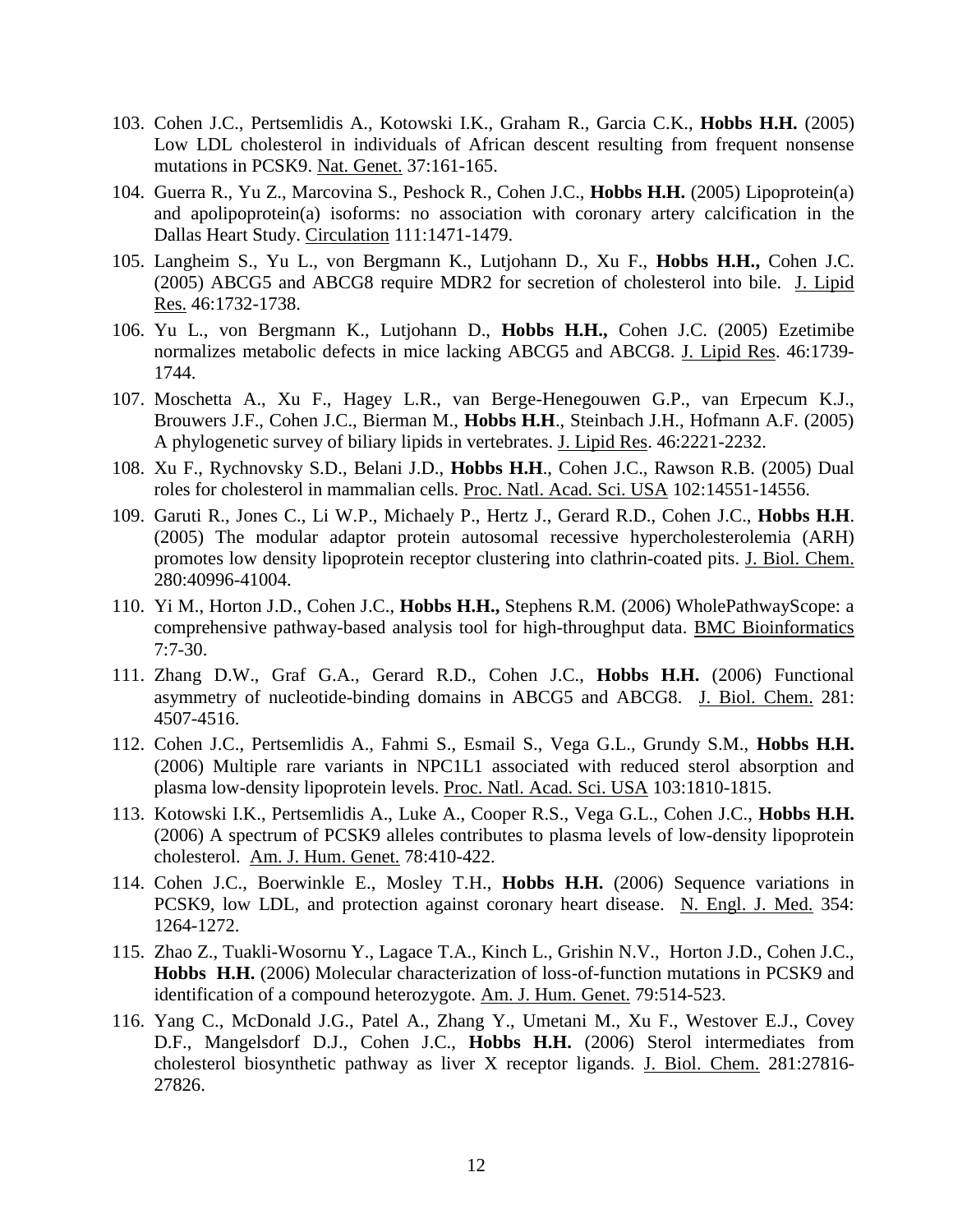- 117. Wang J., Sun F., Zhang D.W., Ma Y., Xu F., Belani J.D., Cohen J.C., **Hobbs H.H.**, Xie X.S. (2006) Sterol transfer by ABCG5 and ABCG8: in vitro assay and reconstitution. J. Biol. Chem. 281:27894-27904.
- 118. Romeo S., Cohen J.C., **Hobbs H.H**. (2006) No association between polymorphism in PEMT (V175M) and hepatic triglyceride content in the Dallas Heart Study. FASEB J. 20:2181-2182.
- 119. Jones C., Garuti R., Michaely P., Li W.P., Maeda N., Cohen J.C., Herz J., **Hobbs H.H.** (2007) Disruption of LDL but not VLDL clearance in autosomal recessive hypercholesterolemia. J. Clin. Invest. 117:165-174. *PMCID: PMC1716209*
- 120. Horton J.D., Cohen J.C., **Hobbs H.H.** (2007) Molecular biology of PCSK9: its role in LDL metabolism. Trends Biochem. Sci. 32:71-77.
- 121. Romeo S., Pennacchio L.A., Fu Y., Boerwinkle E., Tybjaerg-Hansen A., **Hobbs H.H**., Cohen J.C. (2007) Population-based resequencing of ANGPTL4 uncovers variations that reduce triglycerides and increase HDL. Nat. Genet. 39:513-516.
- 122. Zhang D.W., Lagace T.A., Garuti R., Zhao Z., McDonald M., Horton J.D., Cohen J.C. and **Hobbs H.H**. (2007) Binding of proprotein convertase subtilisin/kexin type 9 to epidermal growth factor-like repeat A of low density lipoprotein receptor decreases receptor recycling and increases degradation. J. Biol. Chem. 282:18602-18612.
- 123. McPherson R., Pertsemlidis A., Kavaslar N., Stewart A., Roberts R., Cox D.R., Hinds D.A., Pennacchio L.A., Tybjaerg-Hansen A., Folsom A.R., Boerwinkle E., **Hobbs H.H**., Cohen J.C. (2007) A common allele on chromosome 9 associated with coronary heart disease. Science 316:1488-1491. *PMCID: PMC271874*
- 124. Michaely P., Zhao Z., Li W.P., Garuti R., Huang L.J., **Hobbs H.H**., Cohen J.C. (2007) Identification of VLDL-induced, FDNPVY-independent internalization mechanism for the LDLR. EMBO J. 26:3273-3282. *PMCID: PMC1933400*
- 125. Wang J., Zhang D.W., Lei Y., Xu F., Cohen J.C., **Hobbs H.H**., and Xie X.S. (2008) Purification and reconstitution of sterol transfer by native mouse ABCG5 and ABCG8. Biochemistry 47:5194-5204. *PMCID: PMC2707165*
- 126. Fahmi S., Yang C., Esmail S., **Hobbs H.H**., and Cohen J.C. (2008) Functional characterization of genetic variants in NPC1L1 supports the sequencing extremes strategy to identify complex trait genes. Hum. Mol. Genet. 17:2101-2107. *PMCID: PMC2441721*
- 127. Zhang D.W, Garuti R., Tang W.J., Cohen J.C., **Hobbs H.H**. (2008) Structural requirements for PCSK9-mediated degradation of the low-density lipoprotein receptor. Proc. Natl. Acad. Sci. USA 105:13045-13050. *PMCID: PMC2526098*
- 128. Romeo S., Kozlitina J., Xing C., Pertsemlidis A., Cox D., Pennacchio L.A., Boerwinkle E., Cohen J.C., **Hobbs H.H.** (2008) Genetic variation in PNPLA3 confers susceptibility to nonalcoholic fatty liver disease. Nat. Genet. 40: 1461-1465. *PMCID: PMC2597056*
- 129. Horton J.D., Cohen J.C., **Hobbs H.H.** (2009) PCSK9: a convertase that coordinates LDL catabolism. J. Lipid Res. 50:S172-S177. *PMCID: PMC2674748*
- 130. Yin W., Romeo S., Chang S., Grishin N.V., **Hobbs H.H**., Cohen J.C. (2009) Genetic variation in ANGPTL4 provides insights into protein processing and function. J. Biol. Chem. 284:13213-13222. *PMCID: PMC2676053*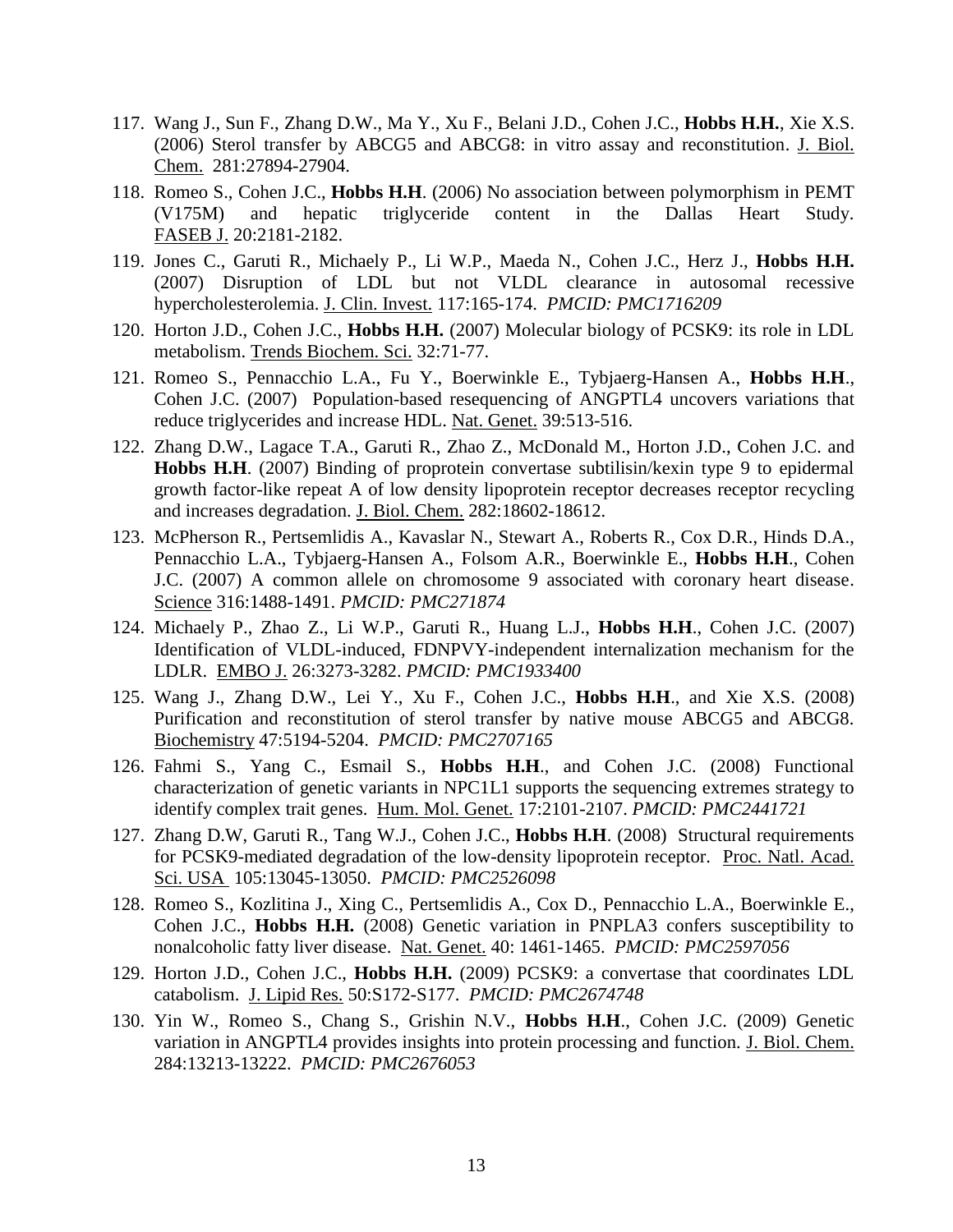- 131. Lakoski S., Lagace T.A., Cohen J.C., Horton J.D., **Hobbs H.H.** (2009) Genetic and metabolic determinants of plasma PCSK9 levels. J. Clin. Endocrinol. Metab. 94:2537-2543. *PMCID: PMC2708952*
- 132. Romeo S., Yin W., Kozlitina J., Pennacchio L.A., Boerwinkle E., **Hobbs H.H.,** Cohen J.C. (2009) Rare loss-of-function mutations in ANGPTL family members contribute to plasma triglyceride levels in humans. J. Clin. Invest. 119:70-79. *PMCID: PMC2613476*
- 133. Lakoski S.G., Xu F., Vega G.L., Grundy S.M., Chandalia M., Lam C., Lowe R.S., Stepanavage M.E., Musliner T.A., Cohen J.C., **Hobbs H.H.** (2010) Indices of cholesterol metabolism and relative responsiveness to ezetimibe and simvastatin. J. Clin. Endocrinol. Metab. 95: 800-809. *PMCID: PMC3079219*
- 134. He S., McPhaul C., Li J.Z., Garuti R., Kinch L., Grishin N.V., Cohen J.C., **Hobbs H.H.** (2010) A sequence variation (I148M) in PNPLA3 associated with nonalcoholic fatty liver disease disrupts triglyceride hydrolysis. J. Biol. Chem. 285:6706-6715. *PMCID: PMC2825465*
- 135. Huang Y., He S., Li J.Z., Seo Y-K, Osborne T.F., Cohen J.C., **Hobbs H.H**. (2010) A feedforward loop amplifies nutritional regulation of PNPLA3. Proc. Natl. Acad. Sci. USA 107:7892-7897. *PMCID: PMC2867902*
- 136. Rios J., Stein E., Shendure J., **Hobbs H. H.,** Cohen J.C. (2010) Identification by whole genome resequencing of gene defect responsible for severe hypercholesterolemia, Hum. Mol. Genet. 19:4313-4318. *PMCID: PMC2957323*
- 137. Browning J.D., Cohen J.C., **Hobbs H.H.** (2010) Patatin-like phospholipase domaincontaining 3 and the pathogenesis and progression of pediatric nonalcoholic fatty liver disease. Hepatology 52:1189-1192. *PMCID: PMC3135009*
- 138. Musunuru K., Pirruccello J.P., Do R., Peloso G.M., Guiducci C., Sougnez C., Garimella K.V., Fisher S., Abreu J., Barry A.J., Fennell T., Banks E., Ambrogio L., Cibulskis K., Kernytsky A., Gonzalez E., Rudzicz N., Engert J.C., DePristo M.A., Daly M.J., Cohen J.C., **Hobbs H.H**., Altshuler D., Schonfeld G., Gabriel S.B., Yue P., Kathiresan S. (2010) Exome sequencing identifies ANGPTL3 as a cause of familial combined hypolipidemia. N. Engl. J. Med. 363:2220-2227. *PMCID: PMC3008575*
- 139. Kozlitina J., Boerwinkle E., Cohen J.C., **Hobbs H.H.** (2011) Dissociation between AP0C3 variants, hepatic triglyceride content and insulin resistance. Hepatology 53:467-474. *PMCID: PMC3057507*
- 140. Wang J., Grishin N., Kinch L., Cohen J.C., **Hobbs H.H.** and Xie X-S. (2011) Sequences in the nonconsensus nucleotide binding domain of ABCG5/ABCG8 required for sterol transport. J. Biol. Chem. 289:7308-7314. *PMCID: PMC3044967*
- 141. Ramirez R., Cohen J.C., **Hobbs H.H.**, Browning J.D. (2011) Hepatic triglyceride content in individuals with reduced intestinal cholesterol absorption due to variants in NPC1L1. Hepatology 54:736-737. *PMCID: PMC3492950*
- 142. Cohen J.C., Horton J.D., **Hobbs H.H.** (2011) Human fatty liver disease: old questions and new insights. Science 332:1519-1523. *PMCID: PMC3229276*
- 143. Huang Y., Cohen J.C., **Hobbs H.H.** (2011) Expression and characterization of a PNPLA3 isoform (I148M) associated with nonalcoholic fatty liver disease. J. Biol. Chem. 286:37085- 37093. *PMCID: PMC3199456*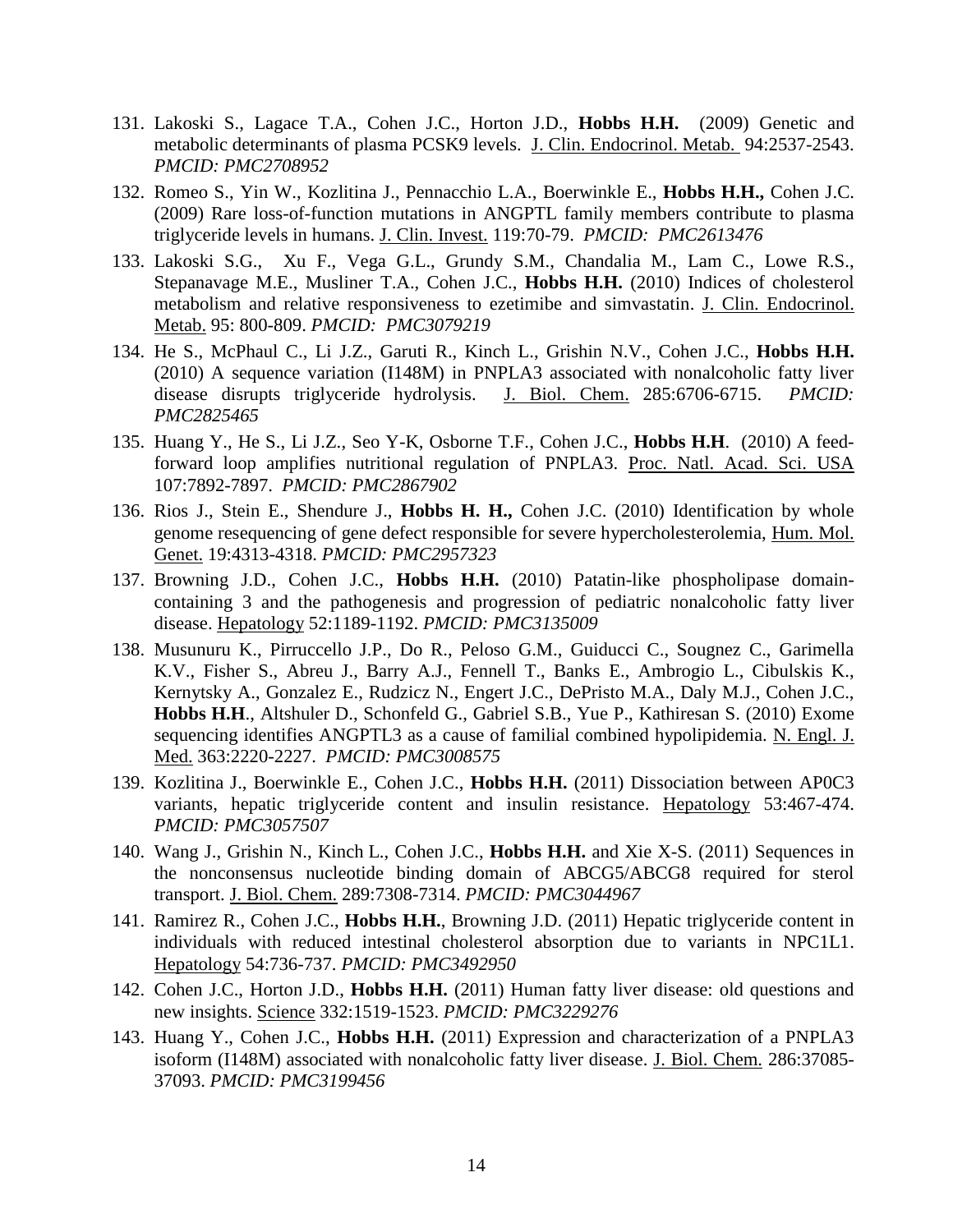- 144. Rios J., Shastry S., Jasso J., Hauser N., Garg A., Bensadoun A., Cohen J.C., and **Hobbs H.H.** (2011) Deletion of GPIHBP1 causing severe chylomicronemia. J. Inherit. Metab. Dis., 35:531-540. *PMCID: PMC3319888*
- 145. Molho-Pessach V., Rios J.J., Xing C., Setchell K.D.R., Cohen J.C., **Hobbs H.H.** (2011) Homozygosity mapping identifies a bile acid biosynthetic defect in an adult with cirrhosis of unknown etiology. Hepatology 55:1139-1145. *PMCID: PMC3771532*
- 146. Li Y., Xing C., Cohen J.C., **Hobbs H.H.** (2012) Genetic variant in PNPLA3 associated with nonalcoholic fatty liver disease in China. Hepatology 55:327-328. *PMCID: PMC3245325*
- 147. Wang Y., Huang Y., **Hobbs H.H**., Cohen J.C. (2012) Molecular characterization of proprotein convertase subtilisin/kexin type 9 (PCSK9)-mediated degradation of the LDLR. J. Lipid Res. 53:1932-1943. *PMID:PMC3413232*
- 148. Li Z.J., Huang Y., Karaman R., Ivanova P.T., Brown A.H., Roddy T., Castro-Perez J., Cohen J.C., and **Hobbs H.H.** (2012) Chronic overexpression of PNPLA3<sup>1148M</sup> in mouse liver causes hepatic steatosis. J. Clin. Invest., 122:4130–4144. *PMCID: PMC3484461*
- 149. Quagliarini F., Wang Y., Kozlitina J., Grishin N.V., Hyde R., Boerwinkle E., Valenzuela D.M., Murphy A.J., Cohen J.C., and **Hobbs H.H.** (2012) Atypical angiopoietin-like protein that regulates ANGPTL3. Proc. Natl. Acad. Sci. USA 109:19751-19756. *PMCID: PMC3511699*
- 150. Cohen J.C. and **Hobbs H.H.** (2013) Simple genetics for a complex disease. Science 340: 2013-2014. *PMCID: PMC3839083*
- 151. Wang Y., Quagliarini F., Gusarova V., Gromada J., Valenzuela D.M., Cohen J.C., **Hobbs H.H.** (2013) Mice lacking ANGPTL8 (Betatrophin) manifest disrupted triglyceride metabolism without impaired glucose homeostasis. Proc. Natl. Acad. Sci. USA 110: 16109- 16114. *PMCID: PMC3791734*
- 152. Kozlitina J., Smagris E., Stender S., Nordestgaard B.G., Zhou H.H., Tybjærg-Hansen A., Vogt T.F., **Hobbs H.H.**, and Cohen J.C. (2014) Exome-wide association study identifies a *TM6SF2* variant that confers susceptibility to nonalcoholic fatty liver disease. Nat. Genet., 46: 352-356. *PMCID: PMC3969786*
- 153. Smagris E., BasuRay S., Li J., Huang Y., Lai K.-V., Gromada J., Cohen J.C. and **Hobbs H. H.** (2014) *Pnpla3*I148M knockin mice accumulate PNPLA3 on lipid droplets and develop hepatic steatosis. Hepatology 61:108-118. *PMCID: PMC4262735*
- 154. Cohen J.C., Stender S., **Hobbs H.H**. (2014)*APOC3*, coronary disease, and complexities of Mendelian randomization, Cell Metab. *20:387-389. PMCID: PMC4235518*
- 155. Gusarova V., Alexa C.A., Na E., Stevis P.E., Xin Y., Bonner-Weir S., Cohen J.C., **Hobbs H.H.**, Murphy A.J., Yancopoulos G.D., and Gromada J. (2014) ANGPTL8/Betatrophin does not control pancreatic beta cell expansion. Cell 159: 691-696. *PMCID: PMC4243040*
- 156. Wang J., Mitsche M.A., Luetjohann D., Cohen J.C., Xie X-S., **Hobbs H.H**. (2014) Relative roles of ABCG5/ABCG8 in liver and intestine. J. Lipid Res. 56:319-330. *PMCID: PMC4306686*
- 157. Wang Y., Gusarova V., Banfi S., Gromada J., Cohen J.C., **Hobbs H.H.** (2015) Inactivation of ANGPTL3 reduces hepatic VLDL-triglyceride secretion. J. Lipid Res. 56:1296-1307. *PMCID: PMC4479334*
- 158. Gusarova V., Alexa C.A., Wang Y., Rafique A., Kim J.H., Buckler D., Mintah I.J., Shihanian L.M., Cohen J.C., **Hobbs H.H.,** Xin Y., Valenzuela D.M., Murphy A.J.,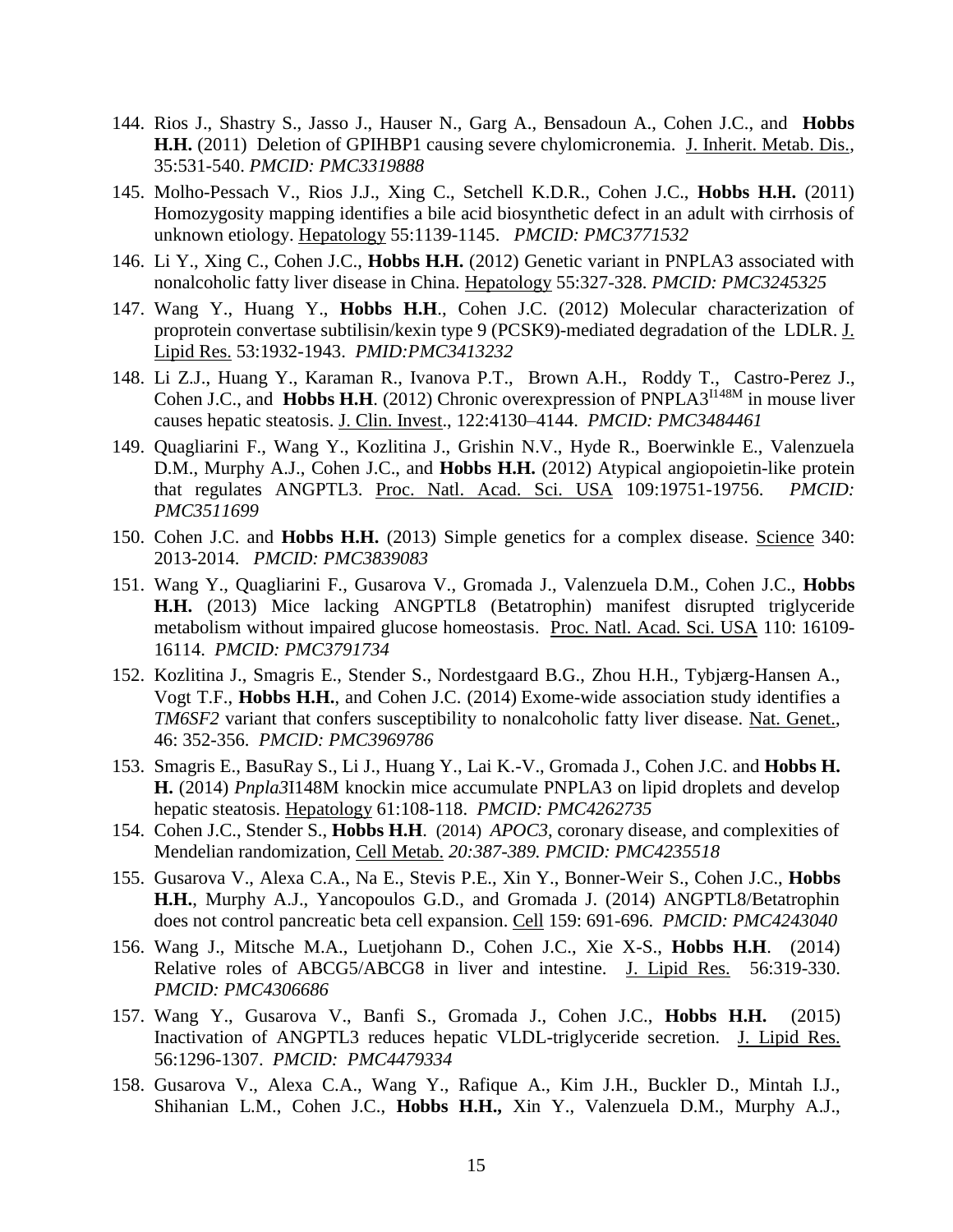Yancopoulos G.D., Gromada J. (2015) ANGPTL3 blockade with a human monoclonal antibody reduces plasma lipids in dyslipidemic mice and monkeys. J. Lipid Res. 56:1308- 1317. *PMCID: PMC4479335*

- 159. Mitsche M.A., McDonald J.G., **Hobbs H.H.**, Cohen J.C. (2015) Flux analysis of cholesterol biosynthesis in vivo reveals multiple tissue and cell-type specific pathways. eLife 4: e07999. *PMCID: PMC4501332*
- 160. Wang Y., McNutt M., Banfi S., Levin M., Holland W.L., Gusarova V., Gromada J., Cohen J.C., **Hobbs H.H**. (2015) Hepatic ANGPTL3 regulates adipose tissue energy homeostasis. Proc. Natl. Acad. Sci. USA 112:11630-11635. *PMCID: PMC4479334*
- 161. Stender S., Chakrabarti R., Xing C., Gotway G., Cohen J.C., **Hobbs H.H.** (2015) Adultonset liver disease and hepatocellular carcinoma in S-adenosylhomocysteine hydrolase deficiency. Mol. Genet. Metab. 116:269-274. *PMCID: PMC4733618*
- 162. Lee J.-Y., Kinch L.N., Borek D.M., Wang J., Urbatsch I.L., Xie X.-S., Grishin N.V., Cohen J.C., Otwinowski Z., **Hobbs H.H.**, Rosenbaum D.M. (2016) Crystal structure of the human sterol transporter ABCG5/ABCG8. Nature: 533: 561-564. *PMCID: PMC4964963*
- 163. E., Gilyard S., BasuRay S., Cohen J.C., **Hobbs H.H.** (2016) Inactivation of *Tm6sf2,* a gene defective in fatty liver disease, impairs lipidation but not secretion of very low density lipoproteins. J. Biol. Chem*.* 291:10659-10676. *PMCID: PMC4865914*
- 164. Gusarova V., Banfi S., Alexa-Braun C.A., Shihanian L.M., Mintah I., Lee J., Xin Y., Su Q., Kamat V., Cohen J.C., **Hobbs H.H.**, Zambrowicz B., Yancocoulos G.D., Murphy A.J., Gromada J. (2017) Angptl8 blockade with a monoclonal antibody promotes plasma triglyceride clearance, energy expenditure and weight loss in mice. Endocrinology 158: 1252-1259. *PMCID: PMC5460832*
- 165. Chakrabarti R.S., Ingham S.A., Kozlitina J., Gay A., Cohen J.C., Radhakrishnan A., **Hobbs H.H.** (2017) Variability of cholesterol accessibility in human red blood cells measured using a bacterial cholesterol-binding toxin. eLife 6:e23355. *PMCID: PMC5323040*
- 166. Haller J.F., Mintah I.J., Shihanian L.M., Stevis P., Buckler D., Alexa-Braum C.A., Kleiner S., Banfi S., Cohen J.C., **Hobbs H.H.**, Yancopoulos G.D., Murphy A.J., Gusarova V., Gromada J. (2017) ANGPTL8 requires ANGPTL3 to inhibit lipoprotein lipase and plasma triglyceride clearance. J. Lipid Res. 6: 1166-1173. *PMCID: PMC5454515*
- 167. Stender S., Kozlitina J., Nordestgaard B.G., Tybjaerg-Hansen A., **Hobbs H.H.**, Cohen J.C. (2017) Adiposity amplifies the genetic risk of fatty liver disease conferred by multiple loci. Nat. Genet. 49: 842-847. *PMCID: PMC5562020*
- 168. BasuRay S., Smagris E., Cohen J.C., **Hobbs H.H.** The PNPLA3 variant associated with fatty liver disease (I148M) accumulates on lipid droplets by evading ubiquitylation. (2017) Hepatology 66: 1111-1124. *PMCID: PMC5605398*
- 169. Stender S., Smagris E., Lauridsen B.K., Kofoed K.F., Nordestgaard B.G., Tybjærg-Hansen A., Pennacchio L.A., Dickel D.E., Cohen J.C., **Hobbs H.H.** Relationship between genetic variation at PPP1R3B and changes in levels of liver glycogen and triglyceride. (2018) Hepatology 67: 2182-2195. *PMCID: PMC5991995*
- 170. Banfi S., Gusarova V., Gromada J., Cohen J.C., **Hobbs H.H.** Increased thermogenesis by a noncanonical pathway in ANGPTL3/8-deficient mice. (2018) Proc. Natl. Acad. Sci. USA 115: E1249-E1258. *PMCID: PMC5819435*
- 171. [Abul-Husn N.S.](https://www.ncbi.nlm.nih.gov/pubmed/?term=Abul-Husn%20NS%5BAuthor%5D&cauthor=true&cauthor_uid=29562163), [Cheng X.](https://www.ncbi.nlm.nih.gov/pubmed/?term=Cheng%20X%5BAuthor%5D&cauthor=true&cauthor_uid=29562163), [Li A.H.](https://www.ncbi.nlm.nih.gov/pubmed/?term=Li%20AH%5BAuthor%5D&cauthor=true&cauthor_uid=29562163), [Xin Y.](https://www.ncbi.nlm.nih.gov/pubmed/?term=Xin%20Y%5BAuthor%5D&cauthor=true&cauthor_uid=29562163), [Schurmann C.](https://www.ncbi.nlm.nih.gov/pubmed/?term=Schurmann%20C%5BAuthor%5D&cauthor=true&cauthor_uid=29562163), [Stevis P.](https://www.ncbi.nlm.nih.gov/pubmed/?term=Stevis%20P%5BAuthor%5D&cauthor=true&cauthor_uid=29562163), [Liu Y.](https://www.ncbi.nlm.nih.gov/pubmed/?term=Liu%20Y%5BAuthor%5D&cauthor=true&cauthor_uid=29562163), [Kozlitina J.](https://www.ncbi.nlm.nih.gov/pubmed/?term=Kozlitina%20J%5BAuthor%5D&cauthor=true&cauthor_uid=29562163), [Stender S.](https://www.ncbi.nlm.nih.gov/pubmed/?term=Stender%20S%5BAuthor%5D&cauthor=true&cauthor_uid=29562163), [Wood G.C.](https://www.ncbi.nlm.nih.gov/pubmed/?term=Wood%20GC%5BAuthor%5D&cauthor=true&cauthor_uid=29562163), [Stepanchick A.N.](https://www.ncbi.nlm.nih.gov/pubmed/?term=Stepanchick%20AN%5BAuthor%5D&cauthor=true&cauthor_uid=29562163), [Still M.D.](https://www.ncbi.nlm.nih.gov/pubmed/?term=Still%20MD%5BAuthor%5D&cauthor=true&cauthor_uid=29562163), [McCarthy S.](https://www.ncbi.nlm.nih.gov/pubmed/?term=McCarthy%20S%5BAuthor%5D&cauthor=true&cauthor_uid=29562163), [O'Dushlaine C.](https://www.ncbi.nlm.nih.gov/pubmed/?term=O), [Packer J.S.](https://www.ncbi.nlm.nih.gov/pubmed/?term=Packer%20JS%5BAuthor%5D&cauthor=true&cauthor_uid=29562163), [Balasubramanian S.](https://www.ncbi.nlm.nih.gov/pubmed/?term=Balasubramanian%20S%5BAuthor%5D&cauthor=true&cauthor_uid=29562163), [Gosalia N.](https://www.ncbi.nlm.nih.gov/pubmed/?term=Gosalia%20N%5BAuthor%5D&cauthor=true&cauthor_uid=29562163), [Esopi D.](https://www.ncbi.nlm.nih.gov/pubmed/?term=Esopi%20D%5BAuthor%5D&cauthor=true&cauthor_uid=29562163), [Kim S.Y.](https://www.ncbi.nlm.nih.gov/pubmed/?term=Kim%20SY%5BAuthor%5D&cauthor=true&cauthor_uid=29562163), [Mukherjee S.](https://www.ncbi.nlm.nih.gov/pubmed/?term=Mukherjee%20S%5BAuthor%5D&cauthor=true&cauthor_uid=29562163), [Lopez](https://www.ncbi.nlm.nih.gov/pubmed/?term=Lopez%20AE%5BAuthor%5D&cauthor=true&cauthor_uid=29562163) [A.E.](https://www.ncbi.nlm.nih.gov/pubmed/?term=Lopez%20AE%5BAuthor%5D&cauthor=true&cauthor_uid=29562163), [Fuller E.D.](https://www.ncbi.nlm.nih.gov/pubmed/?term=Fuller%20ED%5BAuthor%5D&cauthor=true&cauthor_uid=29562163), [Penn J.](https://www.ncbi.nlm.nih.gov/pubmed/?term=Penn%20J%5BAuthor%5D&cauthor=true&cauthor_uid=29562163), [Chu X.](https://www.ncbi.nlm.nih.gov/pubmed/?term=Chu%20X%5BAuthor%5D&cauthor=true&cauthor_uid=29562163), [Luo J.Z.](https://www.ncbi.nlm.nih.gov/pubmed/?term=Luo%20JZ%5BAuthor%5D&cauthor=true&cauthor_uid=29562163), [Mirshahi U.L.](https://www.ncbi.nlm.nih.gov/pubmed/?term=Mirshahi%20UL%5BAuthor%5D&cauthor=true&cauthor_uid=29562163), [Carey D.J.](https://www.ncbi.nlm.nih.gov/pubmed/?term=Carey%20DJ%5BAuthor%5D&cauthor=true&cauthor_uid=29562163), [Still C.D.](https://www.ncbi.nlm.nih.gov/pubmed/?term=Still%20CD%5BAuthor%5D&cauthor=true&cauthor_uid=29562163), [Feldman](https://www.ncbi.nlm.nih.gov/pubmed/?term=Feldman%20MD%5BAuthor%5D&cauthor=true&cauthor_uid=29562163)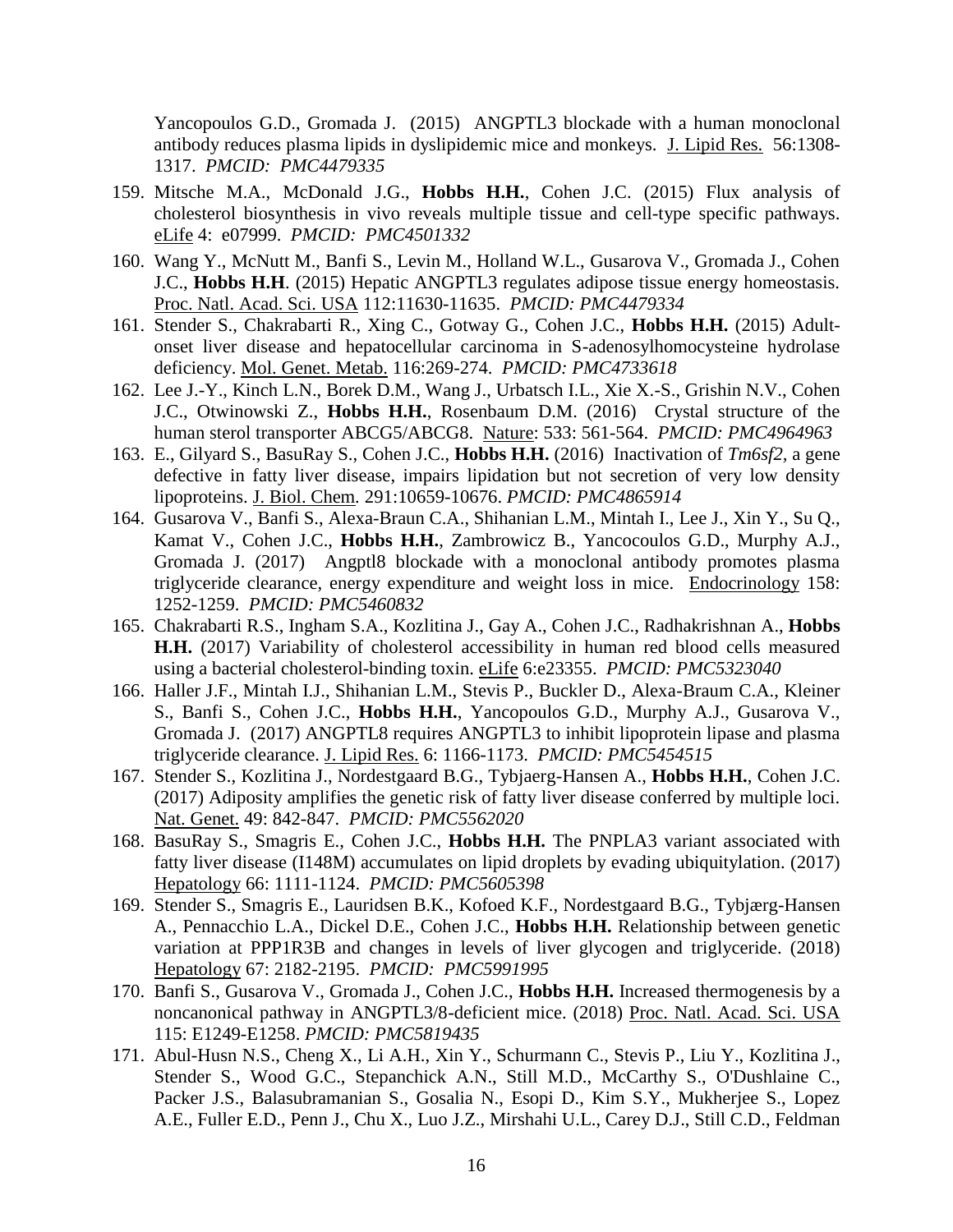[M.D.](https://www.ncbi.nlm.nih.gov/pubmed/?term=Feldman%20MD%5BAuthor%5D&cauthor=true&cauthor_uid=29562163), [Small A.](https://www.ncbi.nlm.nih.gov/pubmed/?term=Small%20A%5BAuthor%5D&cauthor=true&cauthor_uid=29562163), [Damrauer S.M.](https://www.ncbi.nlm.nih.gov/pubmed/?term=Damrauer%20SM%5BAuthor%5D&cauthor=true&cauthor_uid=29562163), [Rader D.J.](https://www.ncbi.nlm.nih.gov/pubmed/?term=Rader%20DJ%5BAuthor%5D&cauthor=true&cauthor_uid=29562163), [Zambrowicz B.](https://www.ncbi.nlm.nih.gov/pubmed/?term=Zambrowicz%20B%5BAuthor%5D&cauthor=true&cauthor_uid=29562163), [Olson W.](https://www.ncbi.nlm.nih.gov/pubmed/?term=Olson%20W%5BAuthor%5D&cauthor=true&cauthor_uid=29562163), [Murphy A.J.](https://www.ncbi.nlm.nih.gov/pubmed/?term=Murphy%20AJ%5BAuthor%5D&cauthor=true&cauthor_uid=29562163), [Borecki I.B.](https://www.ncbi.nlm.nih.gov/pubmed/?term=Borecki%20IB%5BAuthor%5D&cauthor=true&cauthor_uid=29562163), [Shuldiner A.R.](https://www.ncbi.nlm.nih.gov/pubmed/?term=Shuldiner%20AR%5BAuthor%5D&cauthor=true&cauthor_uid=29562163), [Reid J.G.](https://www.ncbi.nlm.nih.gov/pubmed/?term=Reid%20JG%5BAuthor%5D&cauthor=true&cauthor_uid=29562163), [Overton J.D.](https://www.ncbi.nlm.nih.gov/pubmed/?term=Overton%20JD%5BAuthor%5D&cauthor=true&cauthor_uid=29562163), [Yancopoulos G.D.](https://www.ncbi.nlm.nih.gov/pubmed/?term=Yancopoulos%20GD%5BAuthor%5D&cauthor=true&cauthor_uid=29562163), **[Hobbs H.H](https://www.ncbi.nlm.nih.gov/pubmed/?term=Hobbs%20HH%5BAuthor%5D&cauthor=true&cauthor_uid=29562163)**., [Cohen J.C.](https://www.ncbi.nlm.nih.gov/pubmed/?term=Cohen%20JC%5BAuthor%5D&cauthor=true&cauthor_uid=29562163), [Gottesman O.](https://www.ncbi.nlm.nih.gov/pubmed/?term=Gottesman%20O%5BAuthor%5D&cauthor=true&cauthor_uid=29562163), [Teslovich T.M.](https://www.ncbi.nlm.nih.gov/pubmed/?term=Teslovich%20TM%5BAuthor%5D&cauthor=true&cauthor_uid=29562163), [Baras A.](https://www.ncbi.nlm.nih.gov/pubmed/?term=Baras%20A%5BAuthor%5D&cauthor=true&cauthor_uid=29562163), [Mirshahi T.](https://www.ncbi.nlm.nih.gov/pubmed/?term=Mirshahi%20T%5BAuthor%5D&cauthor=true&cauthor_uid=29562163), [Gromada J.](https://www.ncbi.nlm.nih.gov/pubmed/?term=Gromada%20J%5BAuthor%5D&cauthor=true&cauthor_uid=29562163), [Dewey F.E.](https://www.ncbi.nlm.nih.gov/pubmed/?term=Dewey%20FE%5BAuthor%5D&cauthor=true&cauthor_uid=29562163) A protein-truncating HSD17B13 variant and protection from chronic liver disease. (2018) N. Engl. J. Med. 378: 1096-1106. *PMCID: PMC6668033*

- 172. Mitsche M.A., **Hobbs H. H.**, Cohen J.C. Patatin-like phospholipase domain-containing protein 3 promotes transfer of essential fatty acids from triglycerides to phospholipids in hepatic lipid droplets. (2018) J. Biol. Chem. 293: 6958-6968. *PMCID: PMC5936833*
- 173. **Hobbs, H.H.** Science, serendipity, and the single degree. (2018) J. Clin. Invest. 128: 4218- 4223. *PMCID: PMC6159963*
- 174. Kozlitina J., **Hobbs H.H.,** Cohen J.C. HSD17B13 and chronic liver disease in Blacks and Hispanics. (2018) N. Engl. J. Med. 379: 1876-1877. *PMID: 30403941*
- 175. Wang Y., Kory N., Cohen J.C., **Hobbs H.H.** PNPLA3, CGI-58, and inhibition of hepatic triglyceride hydrolysis in mice. (2019) Hepatology 69: 2427-2441*. PMCID: PMC6511016*
- 176. BasuRay S., Wang Y., Smagris E., Cohen J.C., **Hobbs H.H.** Accumulation of PNPLA3 on lipid droplets is the basis of associated hepatic steatosis. (2019) Proc. Natl. Acad. Sci. USA 116: 9521-9526. *PMCID:PMC5605398*

## **BOOK CHAPTERS**

- 1. Goldstein J.L., **Hobbs H.H.**, Brown M.S. Familial hypercholesterolemia. In: Scriver C.R., Beaudet A.L., Sly W.S., and Valle D. eds. *The Metabolic and Molecular Bases of Inherited Disease*. 7th ed. New York: McGraw-Hill; 1995:1981-2030.
- 2. Mancini F.P., Mooser V., Murata J., Newland D., Hammer R.E., Sanan D.A., **Hobbs H.H.** Metabolism and atherogenicity of apo(a) in transgenic mice. In: Woodford FP, Davignon J, and Sniderman A. eds. Amersterdam: *Atherosclerosis X.,* Elsevier Science; 1995:884- 887.
- 3. Cohen J.C., Gaw A., Barnes R.I., Landschulz K., **Hobbs H.H.** in Ciba Foundation Symposium No. 197, Chadwick D. and Cardew G, eds. *Variation in the Human Genome.*  Chichester, UK: John Wiley & Sons, Ltd.; 1996:194-206.
- 4. Mooser V., Cohen J.C., **Hobbs H.H.** Probing the etiology of elevated plasma levels of Lp(a) in African-Americans. In: Jacotot B, Mathè D, Fruchart JC, eds. *Atherosclerosis XI*. 1998:89-95.
- 5. Gaw A. and **Hobbs H.H.** Lipoprotein(a). In: Betteridge DJ, Illingworth DR and Shepherd J, eds. *Lipoproteins in Health and Disease*. 1st ed. 1999.
- 6. Goldstein J.L., **Hobbs H.H.,** Brown M.S. Familial hypercholesterolemia. In: Scriver CR, Beaudet AL, Sly WS, and Valle D, eds. *The Metabolic and Molecular Bases of Inherited Disease*. 8th ed. New York: McGraw-Hill; 2001:2863-2901.
- 7. Rader D.J. and **Hobbs H.H.** Disorders of lipoprotein metabolism. In: Kasper DL, Fanci AS, Longo DL, Braunwald E, Hanser LS, Jameson JL, eds. *Harrison's Principles of Internal Medicine*, 16<sup>th</sup> ed. New York: McGraw-Hill: 2005:2286-2298.
- 8. Rader D.J. and **Hobbs H.H.** Disorders of lipoprotein metabolism. In: Fauci AS, Braunwald E, Kasper DL, Hauser SL, Longo DL, Jameson JL, and Loscalzo, eds. *Harrison's Principles of Internal Medicine*, 17<sup>th</sup> ed. New York: McGraw-Hill; 2006:333-355.